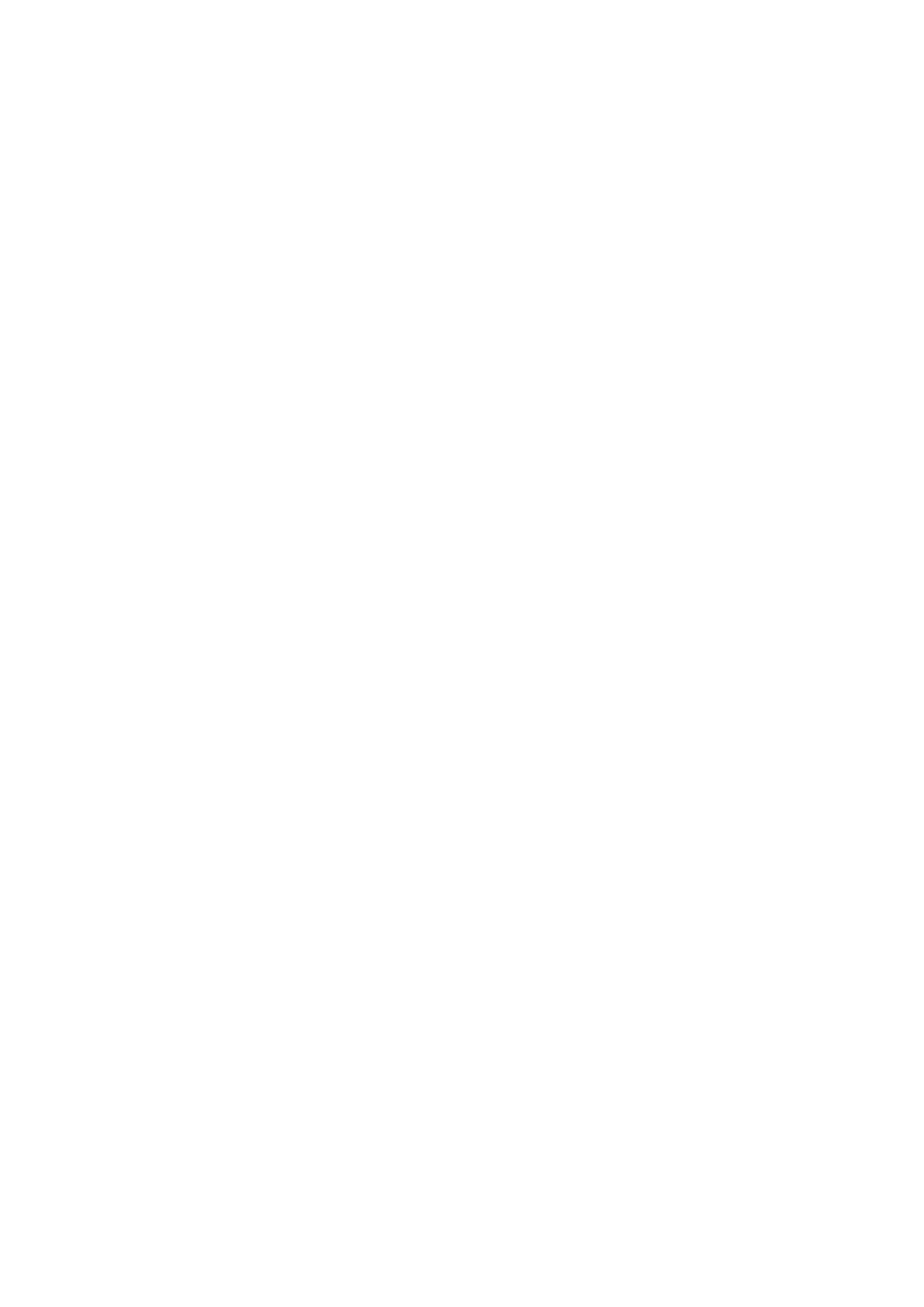# **EXPLANATORY NOTES**

#### **INTRODUCTION**

1. These Explanatory Notes have been prepared by the Non-Government Bills Unit on behalf of Anne McTaggart, the member who introduced the Bill, in order to assist the reader of the Bill and to help inform debate on it. They do not form part of the Bill and have not been endorsed by the Parliament.

2. The Notes should be read in conjunction with the Bill. They are not, and are not meant to be, a comprehensive description of the Bill. So where a section, or a part of a section, does not seem to require any explanation or comment, none is given.

#### **THE BILL**

3. The main purpose of the Bill is to amend the law on human transplantation in Scotland to provide for a move to a "soft opt-out" system. In such a system, a part of a deceased adult's body (typically, an organ such as a heart, kidney or liver and also tissues such as skin, bones and eyes) may be removed for the purpose of transplantation without the adult having given express authorisation in advance, so long as the adult had not recorded or expressed any objection to such removal. In addition, the Bill provides for an adult to appoint a proxy (or proxies) to make decisions on the posthumous removal of parts of his or her body for the purpose of transplantation, and this serves as a further means by which such removal may be authorised.

#### **Terminology**

4. The Bill very largely consists of amendments to the Human Tissue (Scotland) Act 2006 ("the 2006 Act"), although it also makes minor and consequential amendments to the Adults with Incapacity (Scotland) Act 2000. Accordingly, the Bill generally adopts the terminology of the 2006 Act, in particular by referring to "authorisation" for the removal of "parts of the body" (rather than, for example, referring to "organ donation"). This terminology reflects the fact that the 2006 Act is of more general application than a term such as "organ donation" implies, dealing as it does (in Part 1) with the removal and use of any human tissue (which includes but is not limited to organs themselves) for a range of purposes including transplantation, but also including research, education or training, and audit. (Parts 2 and 3 of the 2006 Act make provision for post-mortem examinations, and for the use of tissue samples and organs no longer required for the procurator fiscal's purposes.) In these Notes, in the context of removing parts of the body for the purposes of transplantation, reference is sometimes made to the removal of "organs" as a convenient shorthand.

#### **Authorisation under the 2006 Act**

5. Under Part 1 of the 2006 Act, authorisation is one of two essential pre-conditions (set out in section 3) of lawful removal of any part of the body of a deceased person (the other being compliance with certain requirements, set out in section 11, about how and by whom removal is carried out). Removal without authorisation (or without complying with the section 11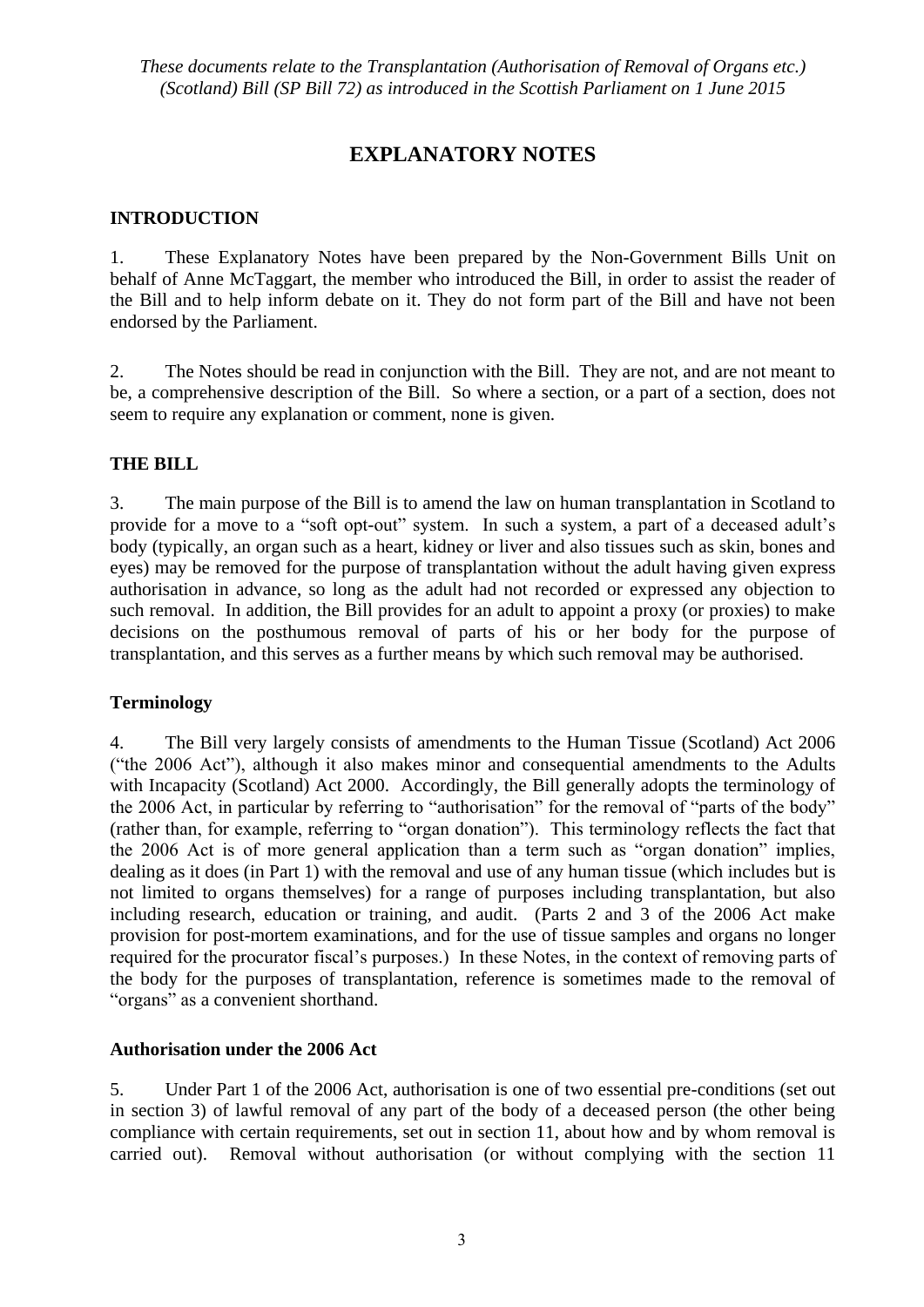requirements) is an offence (under section 16) for which the maximum penalty (if convicted on indictment) is 3 years' imprisonment, a fine or both.

- 6. At present, the following types of authorisation are provided for:
	- authorisation by an adult (section  $6$ ) "adult" being defined as a person aged 16 or over in section 60
	- authorisation by the adult's nearest relative (section  $7$ ) "nearest relative" being defined in section 50
	- authorisation as respects a child aged 12 or over either by the child (section 8) or by an adult with parental rights and responsibilities for the child (section 9)
	- authorisation as respects a child aged under 12 by a person with parental rights and responsibilities for the child (section 10).

## **COMMENTARY ON SECTIONS**

#### **Section 1: Duties of the Scottish Ministers**

7. This section imposes two new duties on the Scottish Ministers (and updates existing duties) to ensure that the new provisions added to the 2006 Act by later sections can work effectively.

8. Under the existing "opt-in" system, a principal means for people to give authorisation for the posthumous removal of their organs is by recording their wishes in the organ donor register (maintained by NHS Blood and Transplant). The existence of such a central register greatly facilitates the process of establishing the wishes of a deceased person. For this reason, subsection (1) requires the Scottish Ministers to ensure that registers are in place to allow adults resident in Scotland to record the other choices made available under the Bill – i.e. to appoint a proxy (under new section 6A of the 2006 Act) or to object to the removal of an organ or organs (thus preventing the operation of new section 6B). Subsequent choices by such adults to withdraw such appointments or objections are also to be capable of being recorded in these registers. As it is anticipated that the registers in question will be part of the existing system of registers maintained at UK level by NHSBT, the duty on Ministers is not necessarily to establish such registers themselves but merely to ensure that registers approved by them are in place before "the first appointed day" – that is, the day appointed by them (under section 19(2)) for the commencement of most of the Bill's substantive provisions.

9. Under subsection (2), Ministers must ensure that a publicity campaign on the change to a "soft opt-out" system runs for the period between the first appointed day and the second appointed day. The latter is the day appointed by them (under section  $6(2)$ ) when it first becomes lawful to remove a deceased person's organs for transplantation under new section 6B of the 2006 Act (inserted by section 6 of the Bill), which provides for "authorisation by operation of law".

10. Taken together, these provisions should ensure that, during the period between the two appointed days (which must, under section 6(2), be at least 6 months) adults resident in Scotland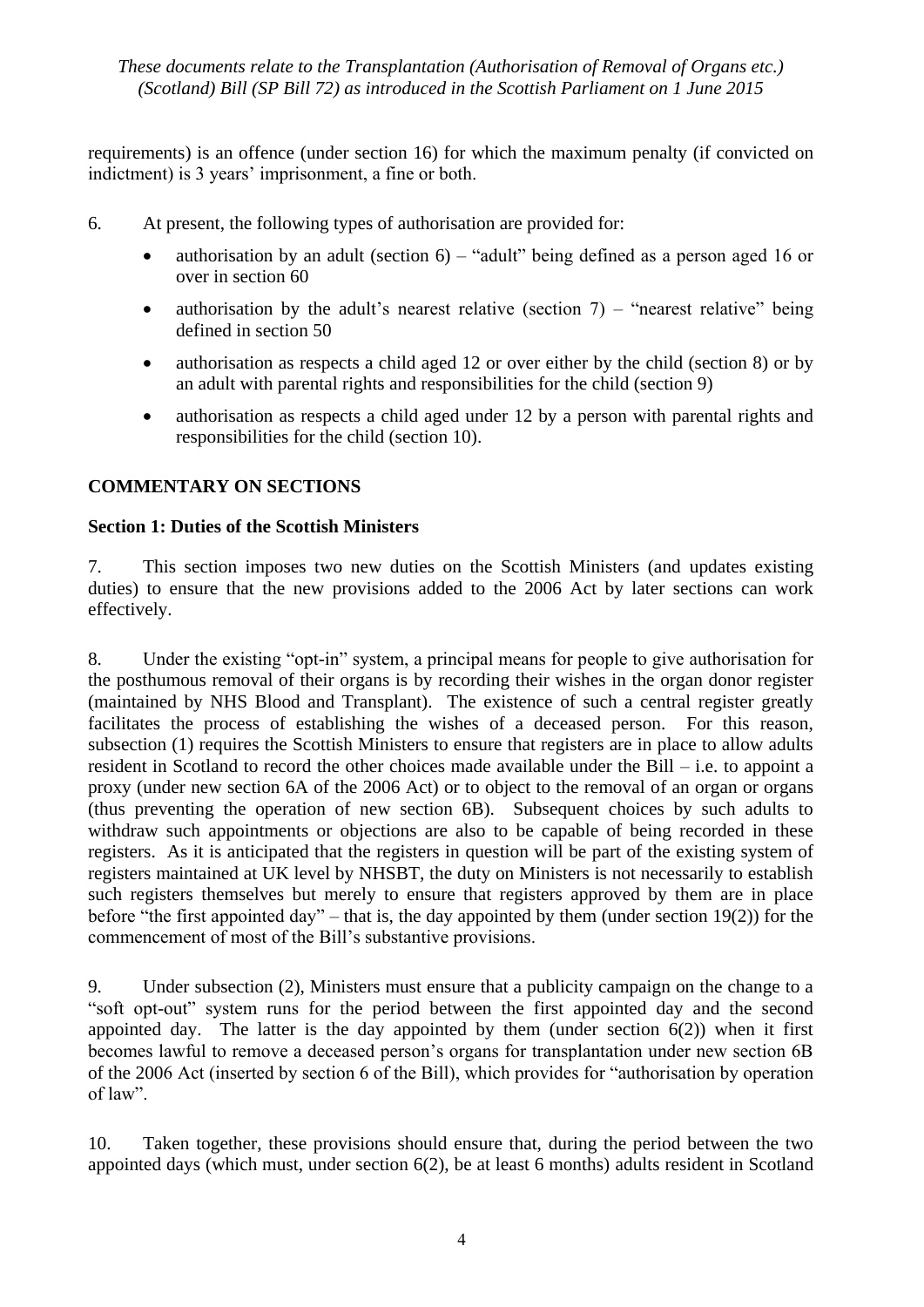are able to record any objection they have to posthumous removal of their organs, and are made aware of their right to do so.

11. Subsection (3) makes consequential changes to the existing duties of the Scottish Ministers (under section 1 of the 2006 Act) so that they reflect the expanded scope of Part 1 of that Act.

## **Section 2: Authorised investigating persons**

12. The new provisions inserted by the Bill into the 2006 Act refer in various places to the role of the "authorised investigating person" (AIP). This section adds a new provision near the beginning of Part 1 of the 2006 Act to provide for the designation of persons as AIPs in regulations made by the Scottish Ministers. This allows designation to be by category (e.g. by reference to a role or level of experience within the NHS). By virtue of section 59(2) of the 2006 Act, regulations designating AIPs will be subject to annulment by resolution of the Parliament ("the negative procedure").

## **Section 3: Use of part of body of deceased person for transplantation**

13. As noted above, section 3 of the 2006 Act makes it a requirement of the lawful removal of a part of the body of a deceased person that the removal has been authorised under one of the relevant provisions of the Act (which are listed). Section 2 of the Bill updates the list to include reference to new sections 6A and 6B (inserted by sections 5 and 6 of the Bill, respectively).

## **Section 4: Authorisation by adult superseded by appointment of proxy or recorded objection**

14. At present, as noted above, the 2006 Act provides only one option to an adult who wishes to express, while alive, a preference as regards the removal of his or her organs after death – namely, authorisation under section 6. Under the 2006 Act as amended by the Bill, there are to be two additional options – to appoint a proxy (under new section 6A) or to object to the removal of some or all of his or her organs. These three options are to be mutually exclusive (at least as respects each organ), so there is always clarity about the person's wishes. Accordingly, section 4 of the Bill amends section 6 (of the 2006 Act) to make clear that the appointment of a proxy or the registering of an objection supersedes any prior section 6 authorisation.

#### **Section 5: Authorisation by proxy**

15. This section of the Bill adds a new section 6A to the 2006 Act to enable an adult to appoint a proxy (who must also be an adult – see  $6A(2)$ ) to make decisions about the adult's body after his or her death.

16. New section 6A(1) makes clear that a proxy's role is limited to making decisions about the removal and use of a part of the adult's body for the purpose of transplantation – and not for any of the other purposes for which section 6 authorisation may apply (e.g. research).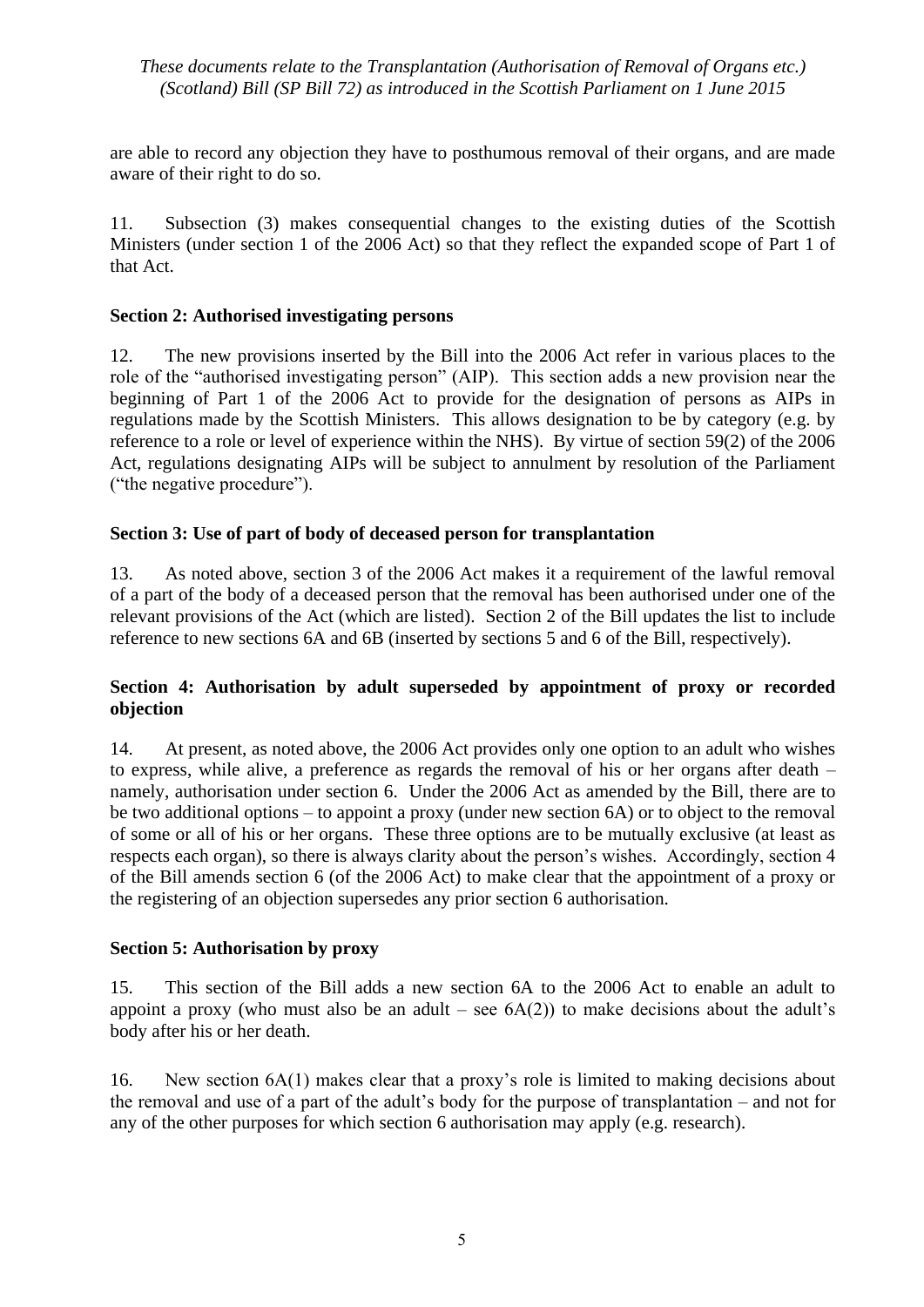17. Under new section 6A(4), an adult may appoint a proxy to make decisions about all of the adult's organs or only specified organs. If the appointment only applies to specified organs, the adult may choose other options (i.e. authorising their removal under section 6, or objecting to their removal) in respect of other organs. But, under new section 6A(5) an adult may not appoint one proxy in relation to some organs, and another proxy to make decisions in relation to other organs.

18. Under new section 6A(6), the appointment of a proxy must be made in writing (as defined in subsection (17)) and either recorded in the approved register (see section 1 of the Bill) or signed. (A signature is required to help authenticate a non-registered appointment, but is not required for a registered appointment to facilitate online registration.) The appointment must give such information as could reasonably be expected to enable a proxy to be contacted should the need arise – for example, the proxy's name and contact details (such as telephone numbers and e-mail addresses). It is not necessary, for an appointment to be valid, that the proxy must consent to, or even be aware of the appointment; but the proxy does have (under new section  $6A(3)$ ) the right to renounce the appointment at any time.

19. To maximise the chances of there being a proxy available to make a decision within a short timescale (as may sometimes be necessary if organs are to be removed quickly enough to be used for transplantation), provision is made in new section 6A(7) for up to three people to be appointed as an adult's proxies.

20. An authorised investigating person (AIP) is a person with responsibility (by virtue of new section 2A of the 2006 Act, inserted by section 2 of the Bill) for establishing whether removal of an organ for transplantation is lawfully authorised. One of the steps an AIP must take in order to establish whether there is authorisation under new section 6B (inserted by section 6 of the Bill) is to make contact with any known proxy with a view to securing a decision by the proxy whether or not to authorise removal of the organ in question. Under new section 6A(7), the AIP must make contact with the proxies in priority order, only moving to the second (or third) proxy on the list if the first (or first and second) either do not respond in a reasonable time (e.g. by failing to reply to voicemail messages or e-mails), or do not reach a decision in a reasonable time. Under section 6A(8), it is for the AIP to judge what constitutes "a reasonable time", taking into account how quickly the organ in question would have to be removed if it is to be used for transplantation (which means the amount of time that is reasonable may reduce the further down the proxy list the AIP goes).

21. Subsections (9) and (10) of new section 6A allow the adult to withdraw a proxy appointment at any time, subject to the same requirements as apply to the making of an appointment. Subsections (11) to (13) make special provision, in relation to either the making or withdrawal of a proxy appointment, for adults who are blind or unable to write, similar to the provision already made for such adults in section 6 of the 2006 Act. Consequential changes are made to section 51 of the 2006 Act by section 14 of the Bill (see below).

22. Under new section 6A(14), an adult's decision either to authorise posthumous removal of an organ (under section 6 of the 2006 Act) or to register an objection to such removal supersedes any earlier proxy appointment. This matches the provision made by new section 6(7) (inserted by section 4 of the Bill, and explained in paragraph 14 above).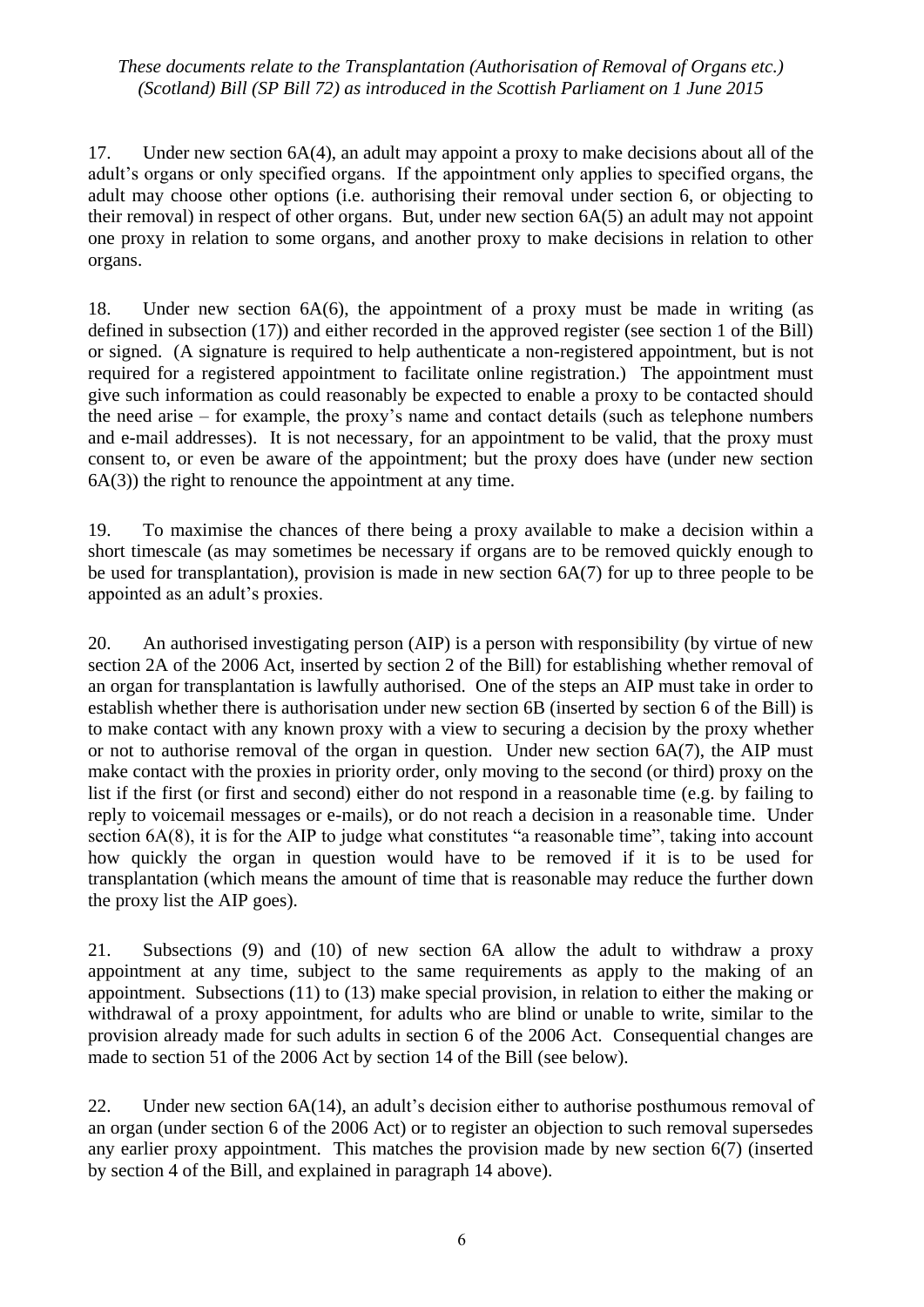23. As noted above, where an adult has appointed two or more proxies, the AIP is expected to contact them in priority order, and is entitled to move on to other proxies in the list before the first has responded or made a decision. Where that happens, it is possible that a proxy higher in the list may respond with a decision either at around the same time as, or after, a proxy further down the list does so. Accordingly, there is a need for clear rules to guide the AIP as to which proxy decision is to take precedence, so that a decisive outcome can be arrived at as early as possible, without the AIP needing to wait until every proxy who has been contacted has responded.

24. Accordingly, new section 6A(15) enables the AIP to treat as decisive whichever proxy's decision is communicated first to the AIP, and new section 6A(16) requires the AIP to treat a decision of the first proxy in the list as taking precedence over that of the second or third (and a decision of the second over that of the third) if it is unclear which of them communicated their decision earliest.

25. New section 6A(17), which corresponds to an equivalent provision in section 6 of the 2006 Act (subsection (6)), ensures that an appointment or withdrawal (unless it also requires to be signed) can be made online.

## **Section 6: Authorisation by operation of law**

26. This section inserts a new section 6B into the 2006 Act to provide for a new means by which the removal of a part of the body of a deceased adult for transplantation may be authorised.

27. New section 6B(1) sets out the essential requirements, all of which must be satisfied before authorisation "by operation of law" is obtained. The first is that the adult was resident in Scotland at the time of death (paragraph (a)), as a result of which this form of authorisation cannot apply (for example) to someone who is in Scotland as a tourist or visitor at the time of their death. The second is that an AIP has confirmed that each of six separate pre-conditions has been met.

28. The six pre-conditions (set out in new section  $6B(1)(b)(i)$  to (vi)) reflect the sequence of steps that an AIP would be expected to follow, in order to establish whether or not there is authorisation (by operation of law) to remove a particular organ. As all six are necessary preconditions, a failure to meet any one is sufficient to allow a negative conclusion to be arrived at, making it unnecessary for the AIP to initiate any subsequent step.

29. The first two pre-conditions are met if the AIP, after appropriate enquiry, is unaware of any decision by the deceased adult to "opt in" (under existing section 6 of the 2006 Act) or to "opt out" – the latter requiring the AIP to check the register that has been approved by the Scottish Ministers for any objection recorded there.

30. The third pre-condition requires the AIP to have contacted, or attempted to contact, any proxy whose appointment the AIP is aware of. If no such proxy has communicated a decision to the AIP within a reasonable time, and if no other validly-appointed proxy (of whom the AIP was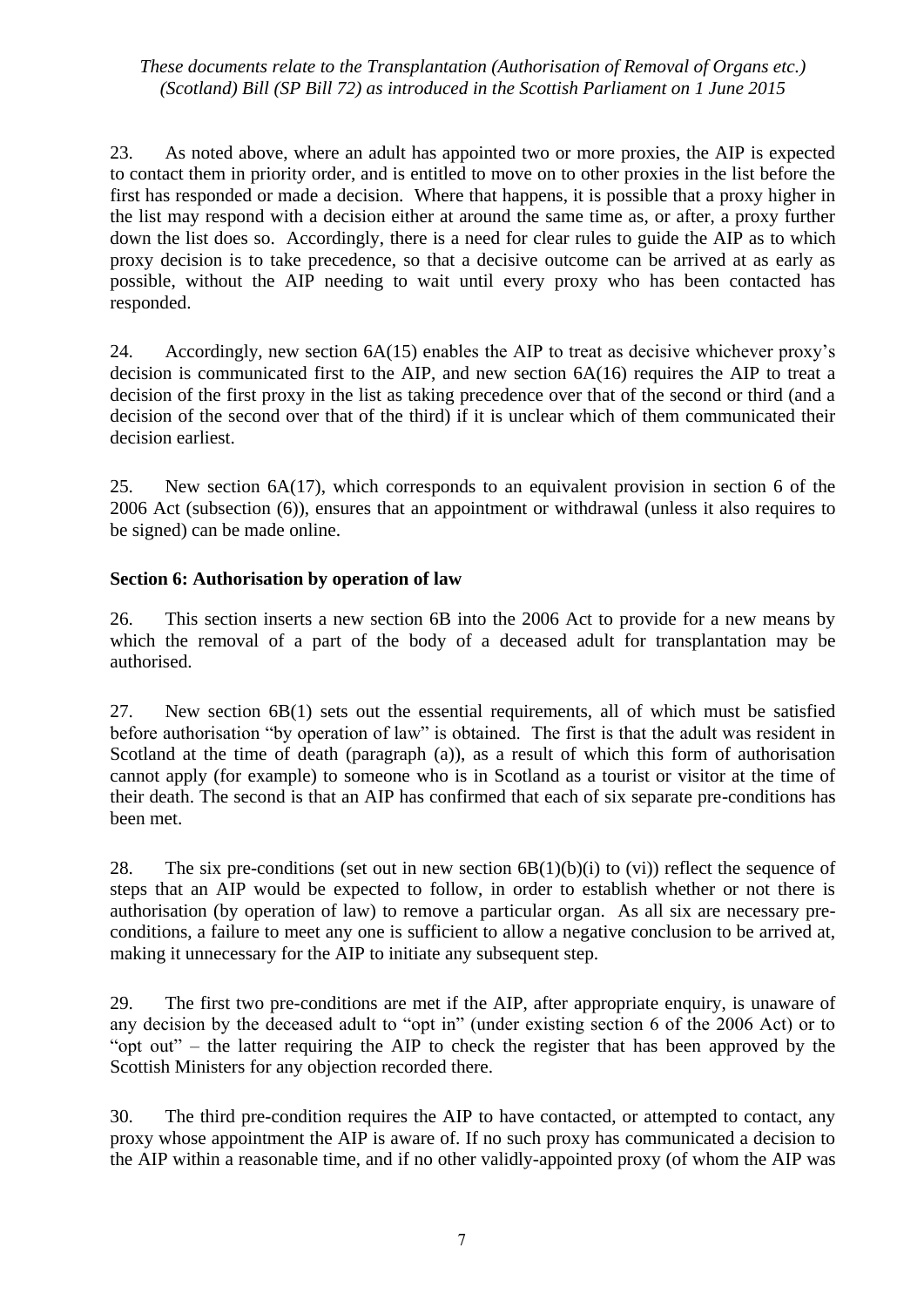initially unaware) has communicated a decision within the same timescale, then both the third and fourth pre-conditions are met.

31. Each of the final two pre-conditions requires the AIP to ask the adult's "nearest relative" (defined in new section  $6B(5)(b)$  – see below) two questions – the first about whether the adult had a reasonable opportunity to record an objection, and the second about whether the adult was unwilling for the organ in question to be removed for transplantation. In relation to the first question, the AIP must apply the presumption set out in new section  $6B(3)$  – see below. In each case, the AIP's assessment of whether the pre-condition is met must be informed by any answer given by the nearest relative.

32. New section 6B(2) provides that an objection by the adult to the removal of an organ is not in force if the objection has either been withdrawn or superseded by a later decision by the adult either to authorise the organ's removal or to appoint a proxy to make a decision about its removal. If, for either reason, an objection is not in force, the objection cannot affect the AIP's ability to decide whether removal of the organ in question is authorised "by operation of law".

33. New section 6B(3) amplifies the fifth pre-condition by creating a "rebuttable presumption" about what constitutes a "reasonable opportunity" to object. The presumption is that being habitually resident in Scotland, as an adult, for a continuous 6-month period beginning after the "first appointed day" qualifies as such a reasonable opportunity. This is because the first appointed day is the day by which (under section 1) a register must be in place in which objections may be recorded, and by which a publicity campaign lasting for at least 6 months must have begun. Accordingly, anyone who was habitually resident in Scotland, as an adult, during such a 6-month period should have been made aware how to object and what the consequences of not objecting were – making it reasonable to interpret the absence (by the end of that period) of such an objection as tacit acceptance of those consequences. However, the presumption is rebuttable – meaning that the AIP may decide that a particular adult did not have the requisite "reasonable opportunity", despite meeting the habitual residence test, where there are specific factors that would (in the AIP's opinion) count against the presumption. No provision is made for what those factors might be – but they might involve the adult not being physically present in Scotland or lacking capacity to act (e.g. by being in a coma or detained under mental health legislation) during substantial parts of the 6-month period.

34. New section 6B(4) provides that a proxy's objection is ineffective if it is received after an AIP has stated a conclusion that all the pre-conditions of section 6B(1) are met and hence that there is authorisation "by operation of law" to remove the organ. This is to ensure that such a conclusion, once stated, cannot be overturned by the late communication of a proxy decision. However, this does not prevent a proxy decision being effective until that conclusion has been stated, even if the "reasonable time" allowed to that proxy by the AIP has expired.

35. New section 6B(5) defines two key terms used in this new section. The definition of "a reasonable time" makes clear it is for the AIP to determine the duration (so long as it is "reasonable"), taking into account how soon after death a particular organ needs to be removed if it is be used for transplantation (something that may vary from one type of organ to another). Accordingly, the AIP may be justified in specifying different periods of time according to a range of factors, including the medical circumstances of the adult from whom organs are to or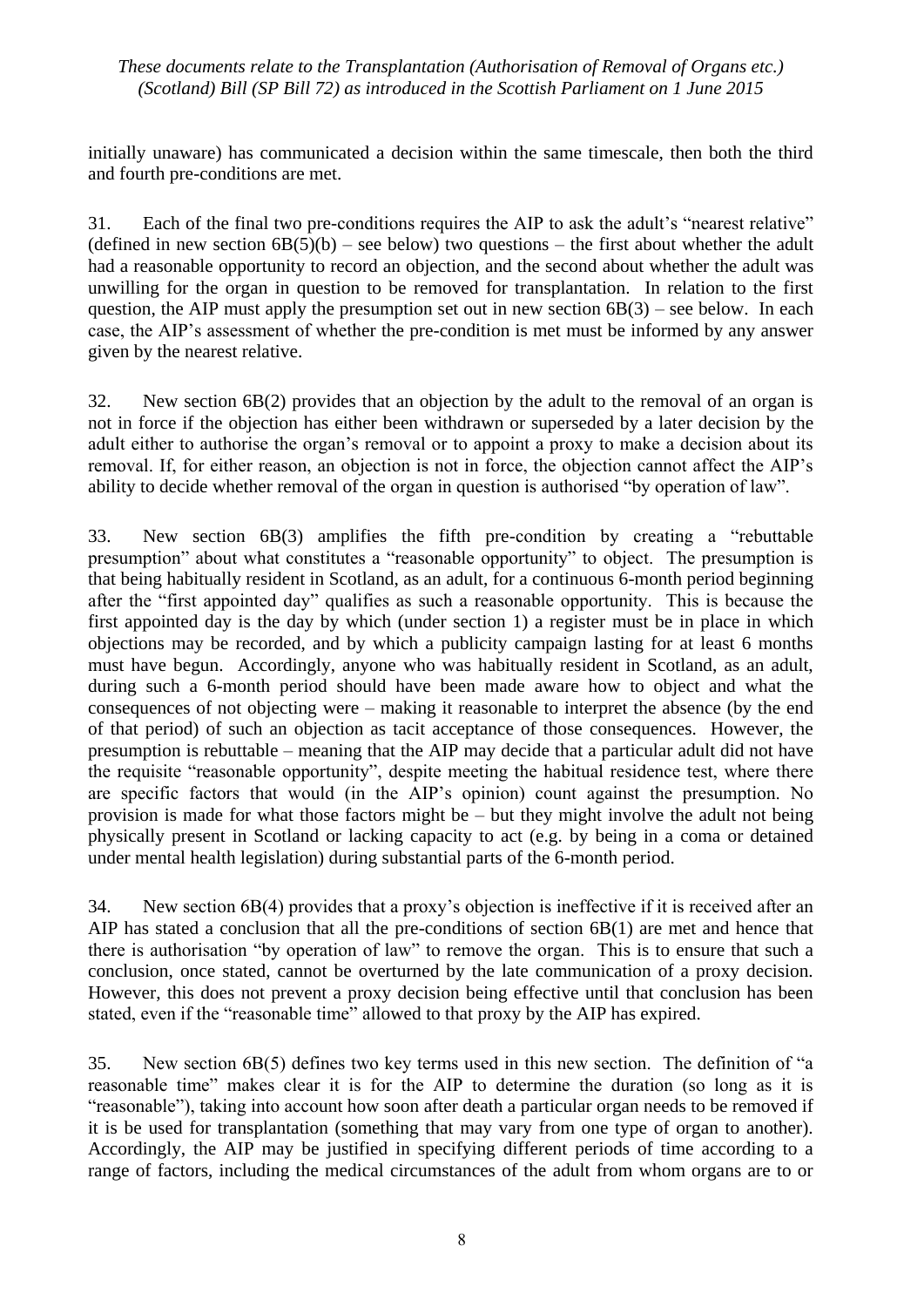may be removed, the medical circumstances of the intended recipient, and the time required to transport the organ after removal (e.g. where the intended recipient is in another part of the UK).

36. The definition of "the nearest relative" makes clear that the AIP need only use "best endeavours" to consult at least one person who qualifies under the section 50 definition. In a case where the deceased adult does not appear to have any immediate family (i.e. relatives who qualify by virtue of one of the earlier paragraphs in the section 50 list), it may not be possible for the AIP to identify (let alone consult), within a reasonable time, every person who might qualify by virtue of one of the later paragraphs.

## **Section 7: Rule if order of acts unclear**

37. This section inserts a further new section 6C into the 2006 Act to provide a means of clarifying an uncertainty of timing that could arise. Under the system created by the Bill, adults in Scotland are to be given three specific choices in relation to their organs – to opt in by giving authorisation under section 6, to appoint a proxy under section 6A, or to opt out by recording an objection. These are to be mutually exclusive, and provision is made elsewhere in the Bill to ensure that only the most recent choice made by the adult (out of the three options) is "in force", and that any earlier choice is ineffective. New section 6C is a fall-back provision to deal with any situation where it is not clear which decision was made most recently (and hence which option is in force), and requires that adult to be treated as having chosen none of them.

## **Section 8: Authorisation by adult's nearest relative**

38. This section makes amendments to existing section 7 of the 2006 to ensure it continues to work effectively alongside the new provisions for authorisation by proxy (in section 6A) and for objections (in section 6B).

39. Existing subsection (1) of section 7 allows a deceased adult's nearest relative (defined in section 50 of the 2006 Act) to authorise the removal and use of the adult's organs for transplantation in the absence of authorisation by the adult (under section 6).

40. The new subsection (1A) (inserted into section 7 by subsection (2)) blocks such nearestrelative authorisation where a proxy is in the process of deciding or has decided whether to give such authorisation. This ensures that where the adult appointed a proxy to make decisions about transplantation, and that proxy can be contacted, any decision made by that proxy takes precedence over any decision that the nearest relative might otherwise make under section 7.

41. Existing subsection (3) of section 7 deals with the situation where the adult gave authorisation for some organs but not others to be removed and used for transplantation, and allows the nearest relative to authorise the removal and use of those other organs for the other purposes of the 2006 Act (research, education or training, or audit) – but not for transplantation.

42. The new subsection (3A) inserted into section 7 by subsection (3) further limits the nearest relative's role in these circumstances – partly to reflect the wider range of options that are now to be available to the adult (to opt out or appoint a proxy, as well as to opt in), and partly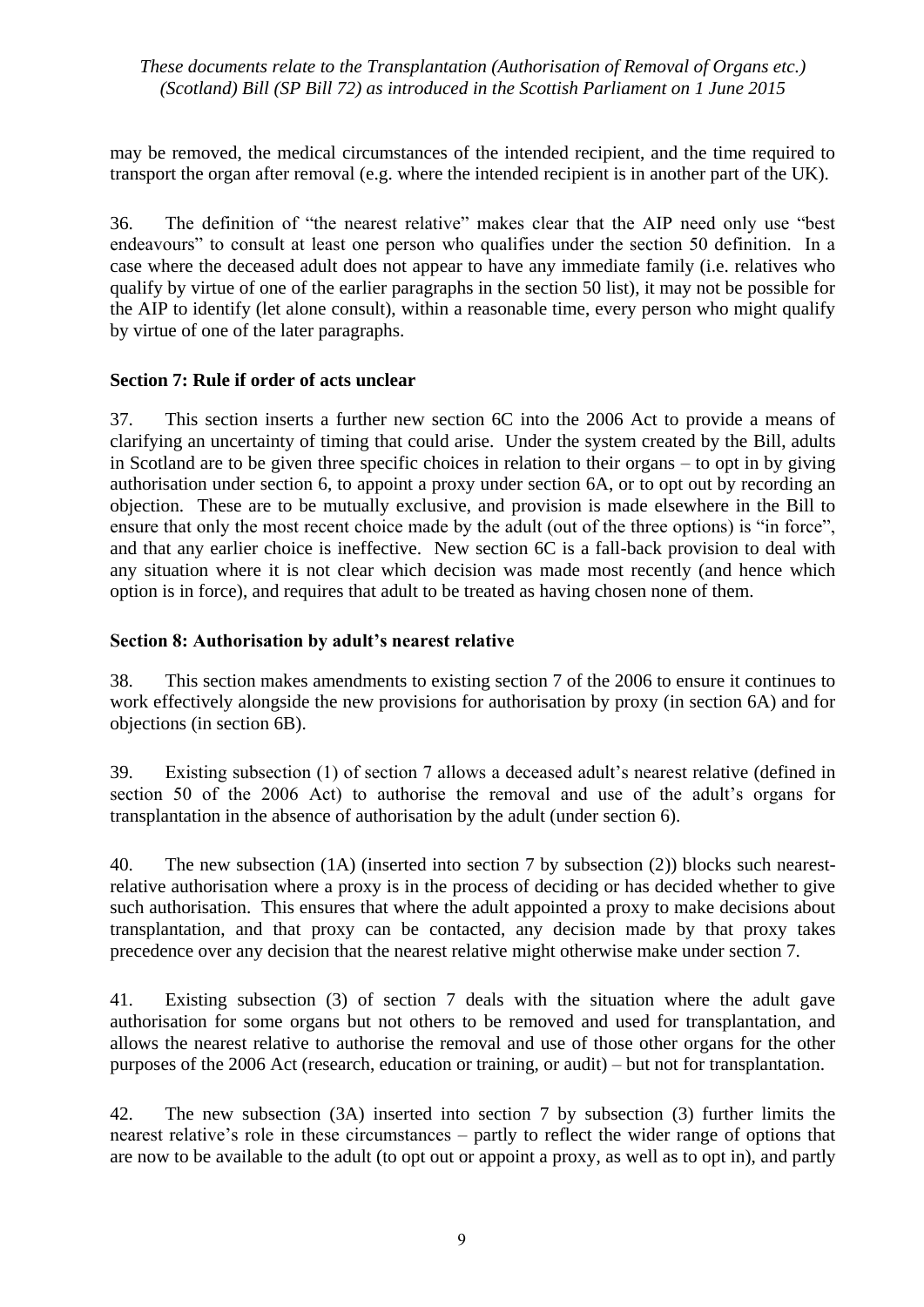to reflect the role of the AIP in investigating whether there is section 6B authorisation (to remove and use organs, for the purpose of transplantation, "by operation of law").

43. Where the deceased adult had opted out (i.e. recorded an objection to an organ's removal for the purpose of transplantation), that objection is to be decisive – so blocks any authorisation by the nearest relative, whether for transplantation or (by virtue of new subsection (3A)(a)) any other purpose. In a case where the adult had appointed a proxy, new subsection (3A)(b) blocks any authorisation by the nearest relative once a proxy decision has been made, or while the AIP is awaiting such a proxy decision. So the nearest relative would only be able to authorise the organ's removal and use for a non-transplantation purpose if the AIP's attempts to contact the known proxies have failed, or if no such proxy has communicated a decision within the time allowed by the AIP. Finally, under new subsection (3A)(c), a decision by the nearest relative is blocked if an AIP has concluded under section 6B that removal of the organ for transplantation is authorised, or while the AIP's investigation is in progress. Accordingly, if such an investigation has not been started or has been discontinued without a conclusion being reached, or if the AIP has concluded that removal for transplantation under section 6B is not authorised, then the nearest relative would be in a position to authorise the organ's removal and use (under section 7) for another purpose.

44. Existing section 7(4)(a) prevents the nearest relative giving authorisation (under section 7(1)) for the removal and use of any of the deceased adult's organs for transplantation where that relative has "actual knowledge" that the adult was unwilling for his or her organs in general (or that organ in particular) to be removed and used for that purpose. Subsection (4) extends that provision so that the nearest relative is also prevented from giving section 7(1) authorisation where examination of the register reveals that an objection by the adult to the removal and use of the particular organ for transplantation was "in force" at the time of death. This helps to ensure that the adult's most recent expressed decision always takes precedence over the later view of the nearest relative.

45. Subsection (5) clarifies what is meant in the amended section 7(4) by an objection of the adult being "in force" immediately before his or her death – and does so by applying here the same test as is introduced, for the purposes of new section 6B (inserted by section 6 of the Bill), by subsection (2) of that new section (and explained in paragraph 32 above).

## **Section 9: Further requirements relating to authorisation under section 6A or 6B**

46. Section 11 of the 2006 Act sets out a list of further requirements that must be satisfied before an organ may be removed, once authorisation has been obtained. Section 9 of the Bill amends and extends the list to take account of the new forms of authorisation added to the 2006 Act by the Bill, and to reflect the role of the AIP.

47. Existing section 11(4) requires the person who is to remove the organs to be satisfied (amongst other things) that the removal is authorised by reference to a list of the other sections of the 2006 Act under which authorisation may be given. Subsection (2) updates the list to include the two new sections (6A and 6B) added by the Bill.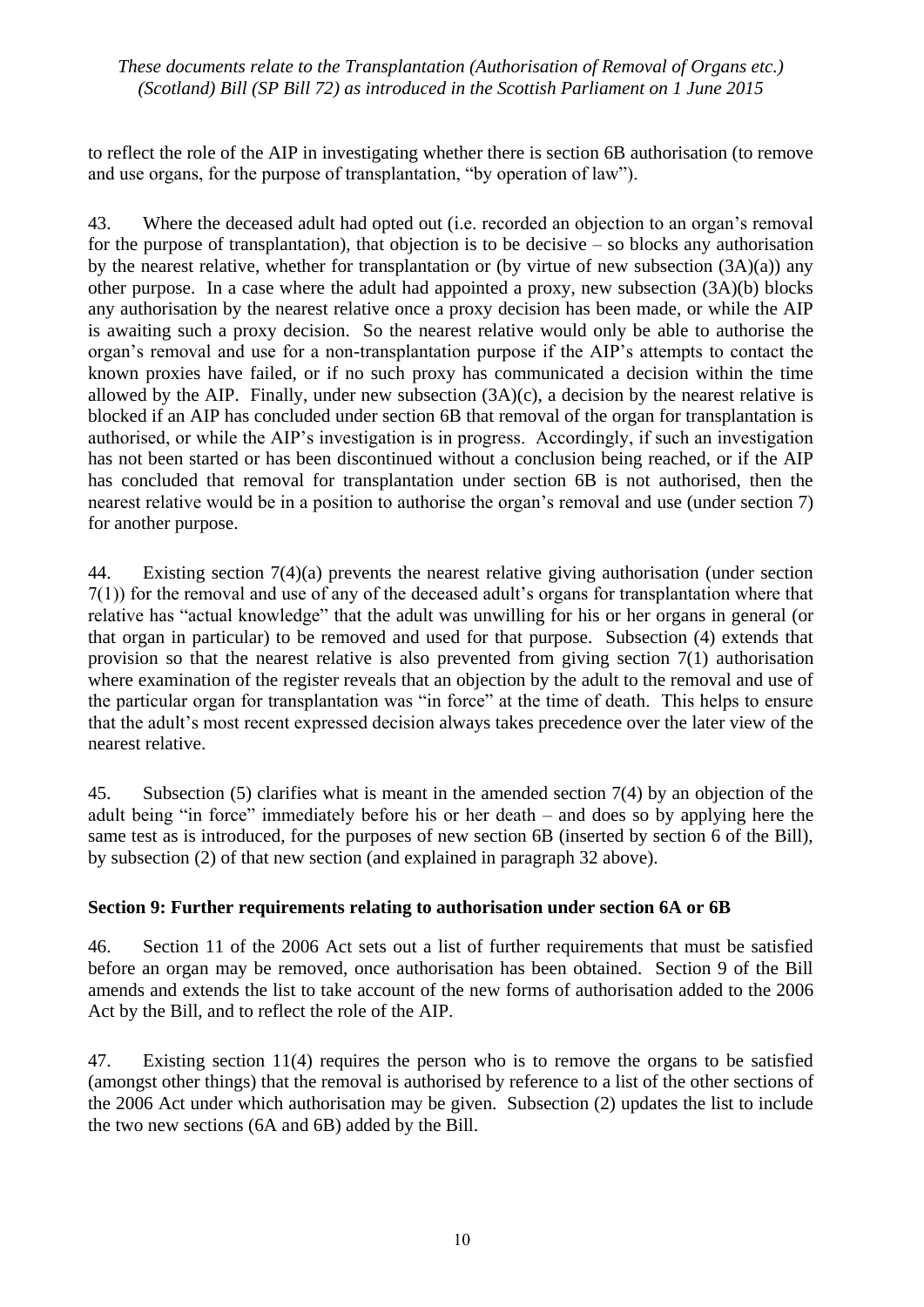48. Subsection (3) adds two new paragraphs to the list in section 11(5), each of which defines what constitutes being satisfied that the removal (of organs) is authorised under a particular provision of the 2006 Act. The two new paragraphs, (ca) and (cb), fulfil this function in relation to the two new provisions about authorisation added by the Bill (i.e. sections 6A and 6B respectively).

#### **Section 10: Removal of tissue sample**

49. Section 12 of the 2006 Act allows the person responsible for removing an organ for transplantation to remove and examine a tissue sample (in order to determine whether the transplantation would be viable). In doing so, the section lists the various provisions of the Act under which authorisation for the removal may currently be given. This section amends the list to include the two new sources of authorisation added by the Bill.

## **Section 11: Offences**

50. Section 16 of the 2006 Act makes it an offence to remove or use part of a deceased person's body without authorisation, and does so by reference to a list of the relevant sections of the Act. This section of the Bill amends that list to include the two new sources of authorisation added by the Bill.

## **Section 12: Authorisation for transplantation to have priority**

51. Section 22 of the 2006 Act ensures that authorisation to remove part of a deceased person's body for transplantation is given priority over certain other uses of the body (or part) for which separate authorisation may also exist.

52. Section 22(1) of the 2006 Act currently gives a deceased adult's own authorisation for transplantation (under section 6) priority over:

- authorisation by the adult in connection with a post-mortem examination (under section 29(1) of the 2006 Act)
- a request by the adult that his or her body be used after death for anatomical examination (by virtue of section 4(1) of the Anatomy Act 1984)
- any right of another person to give authorisation in connection with a post-mortem examination (under section 30(1) or (2) of the 2006 Act).

53. Section 22(3) of the 2006 Act makes exactly comparable provision in relation to authorisation by a deceased adult's nearest relative (under section  $7$ ) – i.e. it gives such authorisation priority over the same list of alternative authorisations (for post-mortem or anatomical examination).

54. Subsection (2) amends section 22(1) so the authorisation that takes priority is any authorisation for transplantation of an adult's organs under the 2006 Act – including authorisation under new sections 6A and 6B as well as under existing sections 6 and 7. As a consequence of this widening of the scope of section  $22(1)$ ,  $22(3)$  is no longer needed – so is repealed by subsection (4). Subsection (3) removes some redundant wording from section 22(1).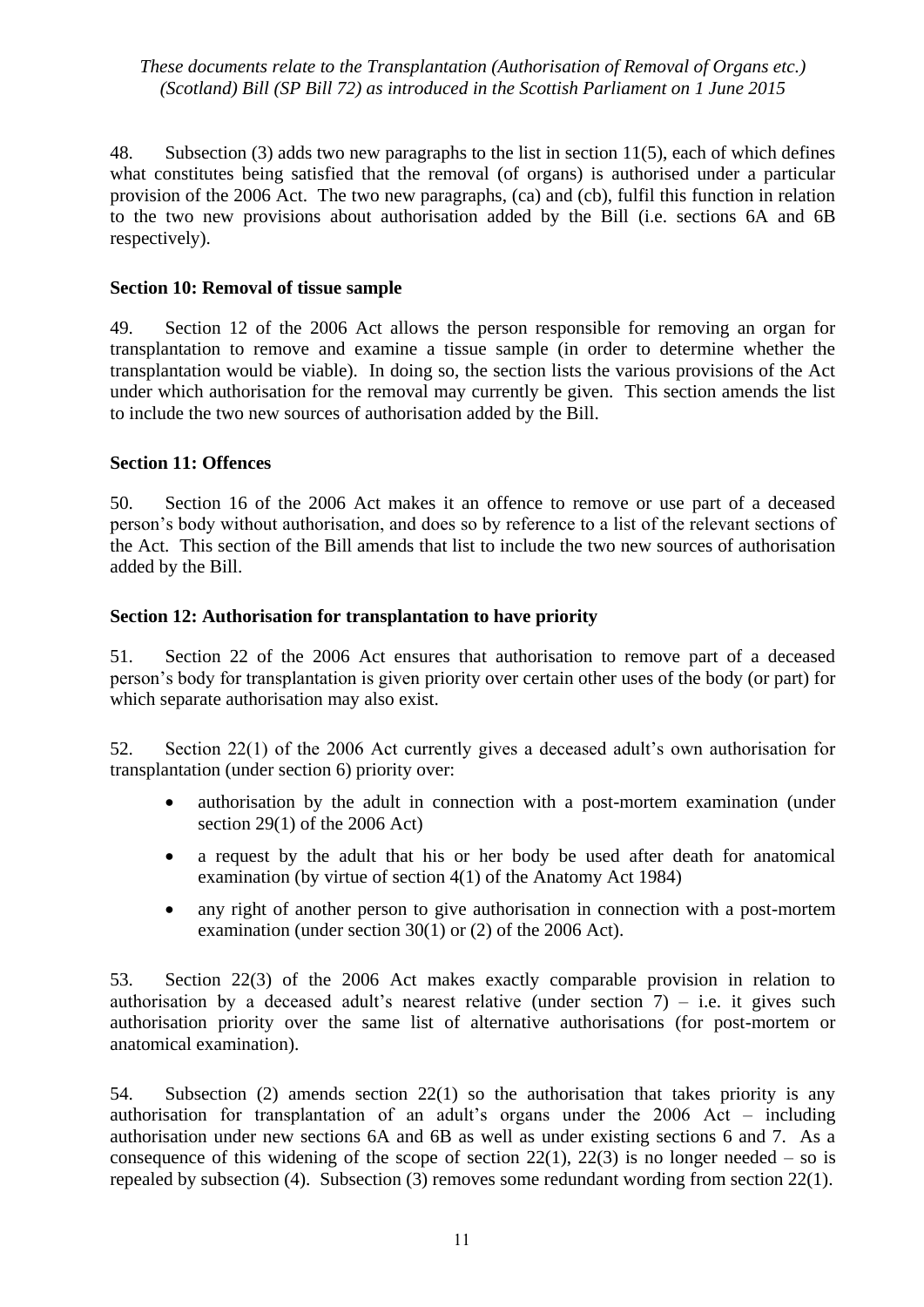## **Section 13: Nearest relative**

55. Section 50 of the 2006 Act defines "the nearest relative" for the purposes of sections 7 and 30 of that Act. Subsection (2) extends this definition to cover new section 6B and existing section 11. (The references to a "nearest relative" in section 11 are those in new subsection  $(5)(cb)$ , inserted by section 9(3) of the Bill.)

56. Section 50(5) deals with the situation where more than one person falls within one of the paragraphs in the section  $50(1)$  definition – e.g. where a deceased adult has two children, or two parents – and makes clear that they rank equally and that authorisation may be given by either (or any) of them.

57. Subsection (3) adds a new paragraph entitling an authorised investigating person (AIP) to choose one of the equally-ranked relatives as "the nearest relative" for the purposes of investigating whether or not removal of a deceased adult's organs is authorised under new section 6B. The new paragraph enables the AIP to obtain a single decisive answer to the questions he or she must ask of a nearest relative, even if there are two or more equally-ranked relatives to choose from, who may have differing views.

58. Section 50(6) requires a person's relationship with the deceased adult to be disregarded if (among other things) the person does not wish or is unable to make a decision on the issue of authorisation. Subsection (4) extends this to cover the situation where the AIP, investigating whether or not removal of a deceased adult's organs is authorised under new section 6B, has to ask questions of the nearest relative (rather than seeking their authorisation). This ensures that an AIP who is working down the list of relatives in the section 50(1) definition to find someone prepared to answer these questions is entitled to disregard anyone who either cannot or will not give the answers required.

## **Section 14: Witnesses**

59. Section 51 of the 2006 Act makes additional provision about the witnessing of things, where this is a requirement under other provisions of the  $Act - for example$ , where the person doing that thing is blind or unable to write. Section 51(1) sets out the requirements that apply to witnessing things (authorisation, nomination or the withdrawal of either) that require to be done in writing – namely that the (or each) witness is a witness to both the signature and the content of the writing, is an adult, and signs the writing; and that, where two witnesses are required, they are present at the same time.

60. Paragraph (a) extends these requirements to new section  $6A(11)$ , which makes provision for an adult's authorisation of a proxy (or withdrawal of such an appointment) to be signed by someone else, before a witness, when the adult is blind or unable to write. Paragraph (b) is a drafting change to simplify the existing wording (as an alternative to further complicating the list of things described).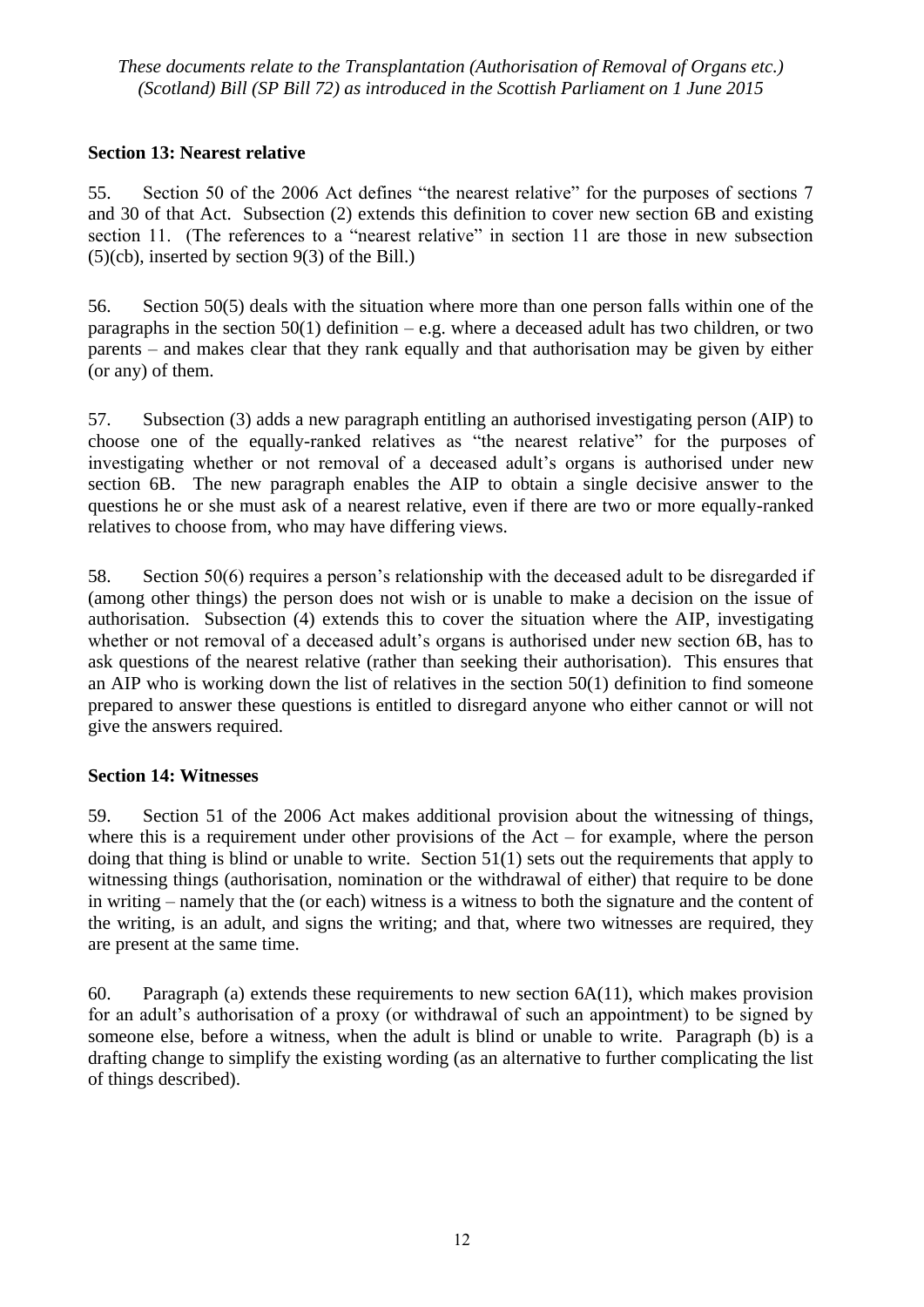## **Section 15: Adults with incapacity**

61. This section of the Bill amends the Adults with Incapacity (Scotland) Act 2000 to impose restrictions on what may be done by an adult's welfare attorney or guardian.

62. Section 16 of the 2000 Act allows a person to grant a power of attorney relating to his personal welfare (a "welfare power of attorney") that may be exercised at such time as the granter lacks the capacity to make decisions for himself or herself. Subsection (6) of that section imposes various restrictions on what a welfare attorney may do, and this currently includes provision preventing the attorney giving authorisation for the removal or use of organs under various sections of the 2006 Act. The new restrictions added by subsection (2) prevent a welfare attorney from either appointing (or withdrawing the appointment of) a proxy, or objecting to the removal of the adult's organs.

63. Subsection (3) amends section 64(2) of the 2000 Act to impose the same new restrictions on a guardian. A guardian is someone appointed by a court (under section 58 of the 2000 Act) to exercise certain powers on behalf of a person who lacks capacity in relation to his or her financial affairs or personal welfare.

## **Section 16: Regulations in relation to certain adults resident outside Scotland**

64. This section empowers the Scottish Ministers to further modify the 2006 Act by regulations in relation to adults who died in Scotland when resident in another jurisdiction that operates an opt-out system for organ donation. For example, it may become possible in the future for section 6B to authorise the removal of organs for transplantation from an adult who was (immediately before dying in Scotland) a resident of Wales (which has already legislated for such a system).

65. Regulations under this section are subject to the affirmative procedure, and so require the approval of the Scottish Parliament by resolution.

## **Section 17: Reporting to the Scottish Parliament**

66. This section requires the Scottish Ministers to lay before the Parliament and publish, no later than two years after the "second appointed day" (the day appointed under section 6(2)), a report on the effectiveness of the changes made by the Bill. The report must cover a period of at least a year from that  $day - i.e.$  the first year during which authorisation by operation of law (under section 6B) will have been in operation.

## **Section 19: Commencement**

67. This section provides for the Bill to come into force on a staged basis. The provisions listed in subsection (1) come into force immediately after Royal Assent, for example to ensure that preliminary steps (on which the main provisions of the Bill depend) can be taken in advance of those main provisions coming into force. Subsection (2) requires the Scottish Ministers to appoint a later day (the "first appointed day") for the commencement of the rest of the Bill's provisions. These other provisions include section 5 (which adds new section 6B to the 2006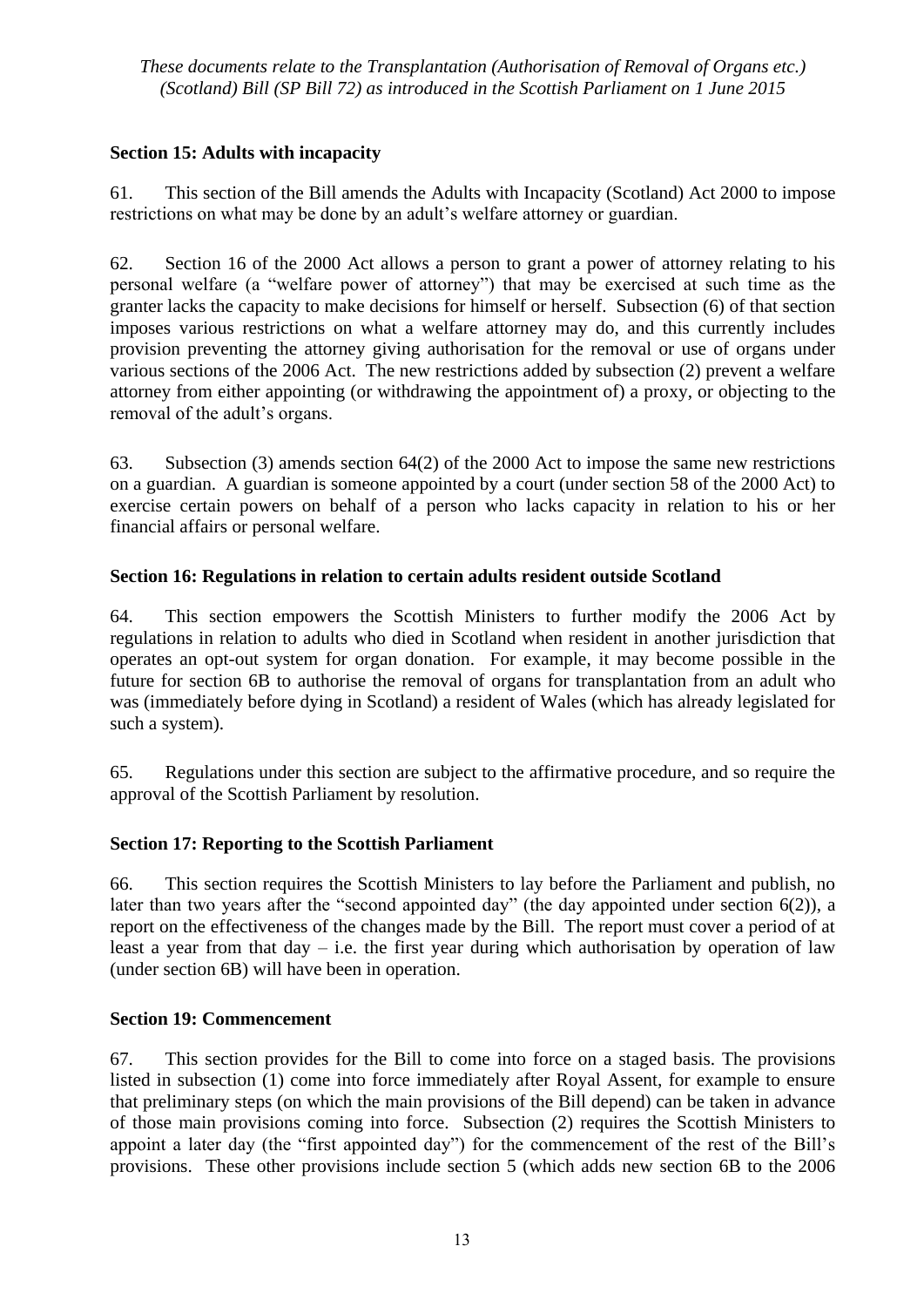Act), although it will not be until the "second appointed day", at least 6 months later (see section 6(2)) that it becomes lawful to remove a deceased adult's organs for transplantation under that new section. This ensures that, by the time any such removal is authorised (which requires consideration of whether the adult had a reasonable opportunity to object), a period of at least 6 months has elapsed during which an adult resident in Scotland not only had the option to object (or to appoint a proxy), but was also made aware of that option (by virtue of the publicity campaign referred to in section 1(2)).

68. Regulations appointing a day under subsection (2) are not subject to any Parliamentary procedure.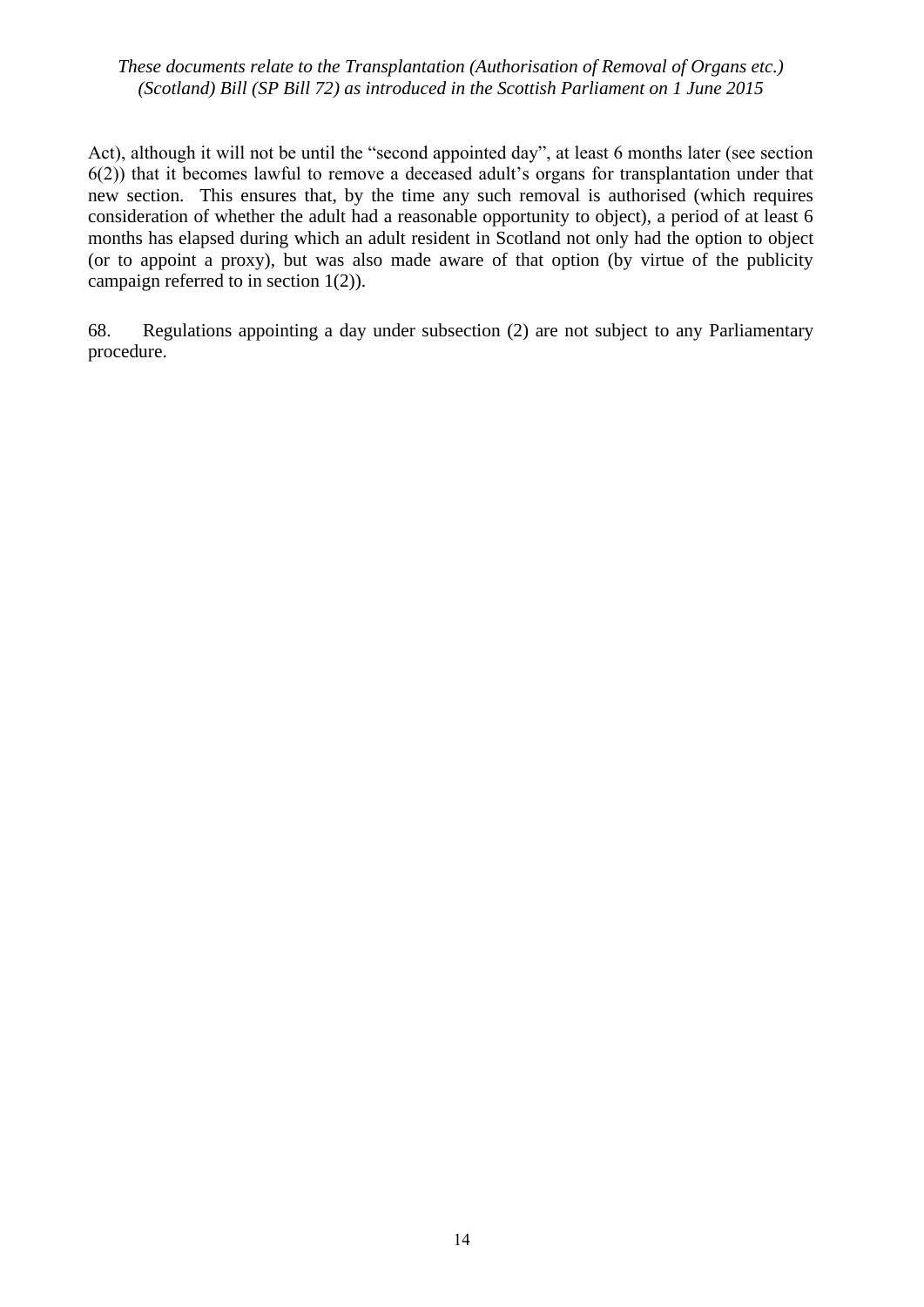# **FINANCIAL MEMORANDUM**

## **INTRODUCTION**

<u>.</u>

1. This Financial Memorandum has been prepared by the Non-Government Bills Unit on behalf of Anne McTaggart MSP, the member who introduced the Bill, to satisfy Rule 9.3.2 of the Parliament's Standing Orders. It does not form part of the Bill and has not been endorsed by the Parliament.

2. The purpose of the Bill is to amend current law (primarily, the Human Tissue (Scotland) Act 2006) to convert it to a "soft opt-out" system which allows (in certain circumstances) for the removal of parts of a deceased adult's body (organs and tissue, in particular)<sup>1</sup> for the purposes of transplantation in the absence of express authorisation. Under the Bill, it will still be possible for people to "opt in" to organ donation, but the Bill will also give adults resident in Scotland the options of appointing a proxy to make a decision about authorisation on their behalf, or to register in advance an objection to removal (i.e. to opt out). The Bill then provides a mechanism that authorises "by operation of law" the removal of parts of a deceased adult's body in certain situations where the adult did not register such an objection (i.e. did not opt out) and where there is no appointed proxy able to make a decision on their behalf.

3. An adult for the purposes of the Bill is a person aged 16 years or over. The soft opt-out arrangements would normally only apply if the deceased person had been habitually resident in Scotland for at least a six-month period, while an adult, during which they had an opportunity to opt out.

- 4. The anticipated cost implications of the Bill are as follows:
	- costs on the Scottish Ministers in making preparation for the move to an opt-out system for transplantation, in particular the requirements to undertake a publicity campaign and any additional payments to NHS Blood and Transplant (see paragraph 6), in relation to updating the organ donation register and adjusting transplant procedures; and
	- costs on (and savings for) NHS health boards and NHS Scotland in undertaking a potentially larger number of transplant operations.

5. The costs on the Scottish Ministers (described in the first bullet above) would include start-up costs, liable to arise mainly in financial year 2016-17 (assuming the Bill is enacted in early 2016). The other costs would be recurring costs arising in each financial year, probably from 2017-18 or 2018-19, depending on when the Scottish Ministers bring it fully into force.

<sup>&</sup>lt;sup>1</sup> The Bill (and the 2006 Act) refer throughout to "parts of the body", which includes but is not limited to organs. Even in the context of transplantation, it is not just organs (such as hearts, kidneys and lungs) that may be removed and used, but also other material (such as pancreatic cells, retinas, and bone marrow). In this Memorandum, however, "organ" is sometimes used as convenient shorthand for "part of the body".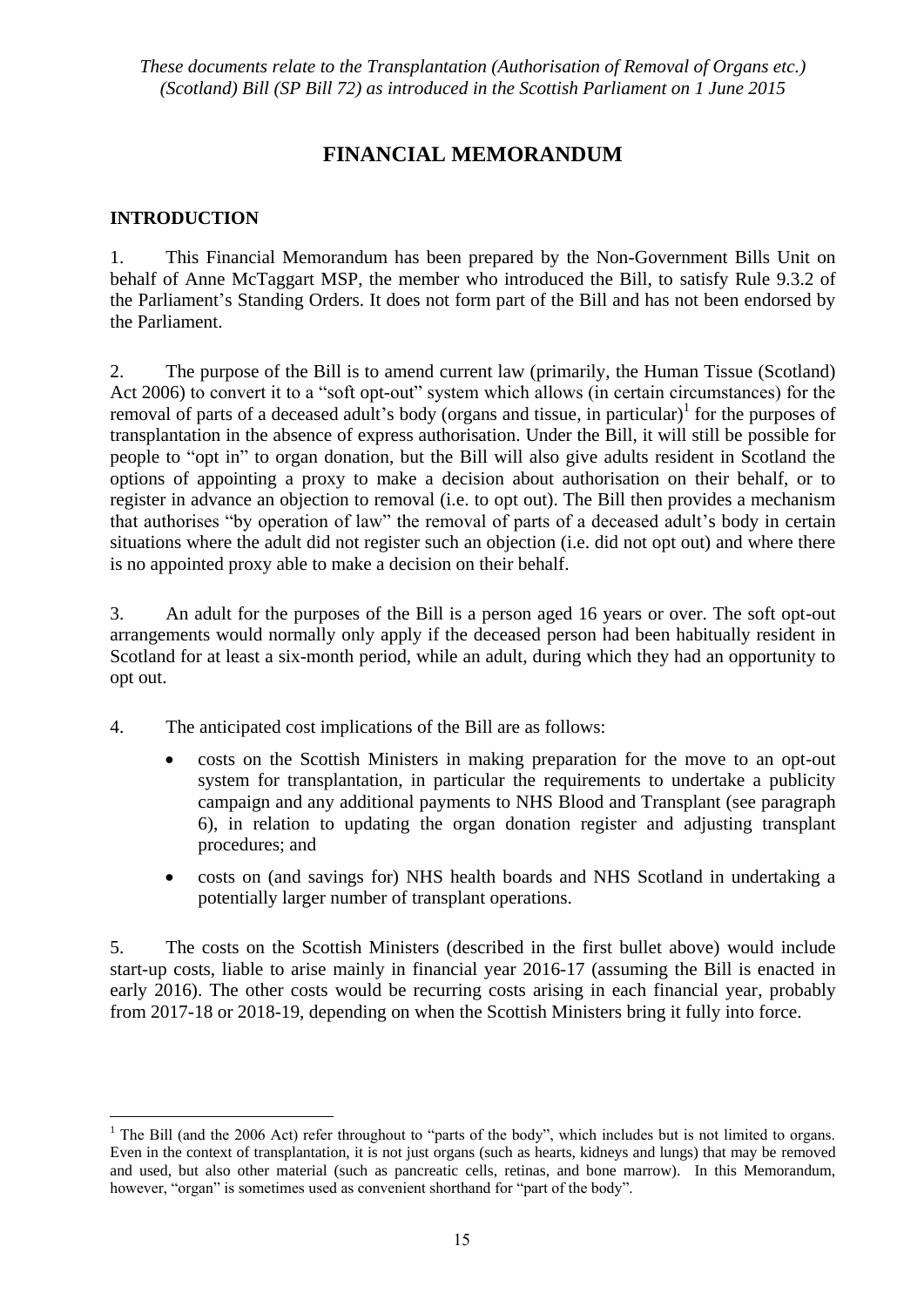## **The current administrative and legislative framework**

6. Organ donation and transplantation is currently delivered on a collaborative basis across the UK and is co-ordinated by NHS Blood and Transplant (NHSBT), an England and Wales Special Health Authority which operates in Scotland under a contractual arrangement with the Scottish Government. NHSBT manages certain necessary activities such as: the UK-wide NHS Organ Donor Register; the allocation of organs across the UK; management of data and information; and the training and management of specialist nurses and clinical leads.

7. Organ donation and transplantation also operates within a European and domestic regulatory framework. For Scotland, as with the rest of the UK, the Human Tissue Authority (HTA) is the regulatory body. The Scottish Transplant Group and donation and transplant services in Scotland work closely with the HTA to ensure services meet the necessary regulatory standards. Tissue donation in Scotland is managed by the Scottish National Blood Transfusion Service (SNBTS).

8. The provision of most forms of transplant surgery for Scottish patients is managed by National Services Scotland (NSS), a special health board, which works with NHS Boards to help them deliver front-line services. It funds specialist centres at the Jubilee Hospital in Glasgow and the Royal Infirmary of Edinburgh. Kidney transplants are currently undertaken at a regional level by individual NHS health boards, while lung transplants are undertaken in Newcastle via the use of a service level agreement.

9. The Human Tissue (Scotland) Act 2006 Act provides the current legislative framework for organ donation and transplantation in Scotland. The equivalent legislation for the rest of the UK is the Human Tissue Act 2004. Both Acts broadly maintain an "opt-in" system for organ donation, which requires authorisation either by the adult, their nearest relative or a nominated representative before organs (or other parts of the body) may be lawfully removed after death for the purposes of transplantation.

10. In July 2013, the National Assembly for Wales passed the Human Transplantation (Wales) Bill, and the Act ("the Wales Act") is due to come into force on 1 December  $2015$ .<sup>2</sup> The Act introduces a new "soft opt-out" system for organ donation for Wales which would allow organs and tissues to be removed unless the deceased objected during their lifetime. The family of the deceased person must be consulted to establish whether the deceased was known to have any unregistered objections. There are exceptions for certain "excepted adults", and there is provision allowing people to appoint a proxy ("appointed representative") to make decisions about consent on their behalf.

11. The provisions in the draft Transplantation (Authorisation of Removal of Organs etc.) (Scotland) Bill provide for a similar type of "soft opt-out" system to that in the Wales Act, and is intended to work alongside the current opt-in system for organ and tissue donation. The Bill will enable adults to register their wishes, either by opting in (as at present), opting out, or appointing a proxy to make a decision on their behalf. If none of these options apply (or no proxy is able and willing to make a decision within a reasonable time), authorisation may be achieved "by

 $\overline{a}$ 

 $2$  The Human Transplantation (Wales) Act 2013. Available at: [http://www.legislation.gov.uk/anaw/2013/5/contents/enacted.](http://www.legislation.gov.uk/anaw/2013/5/contents/enacted)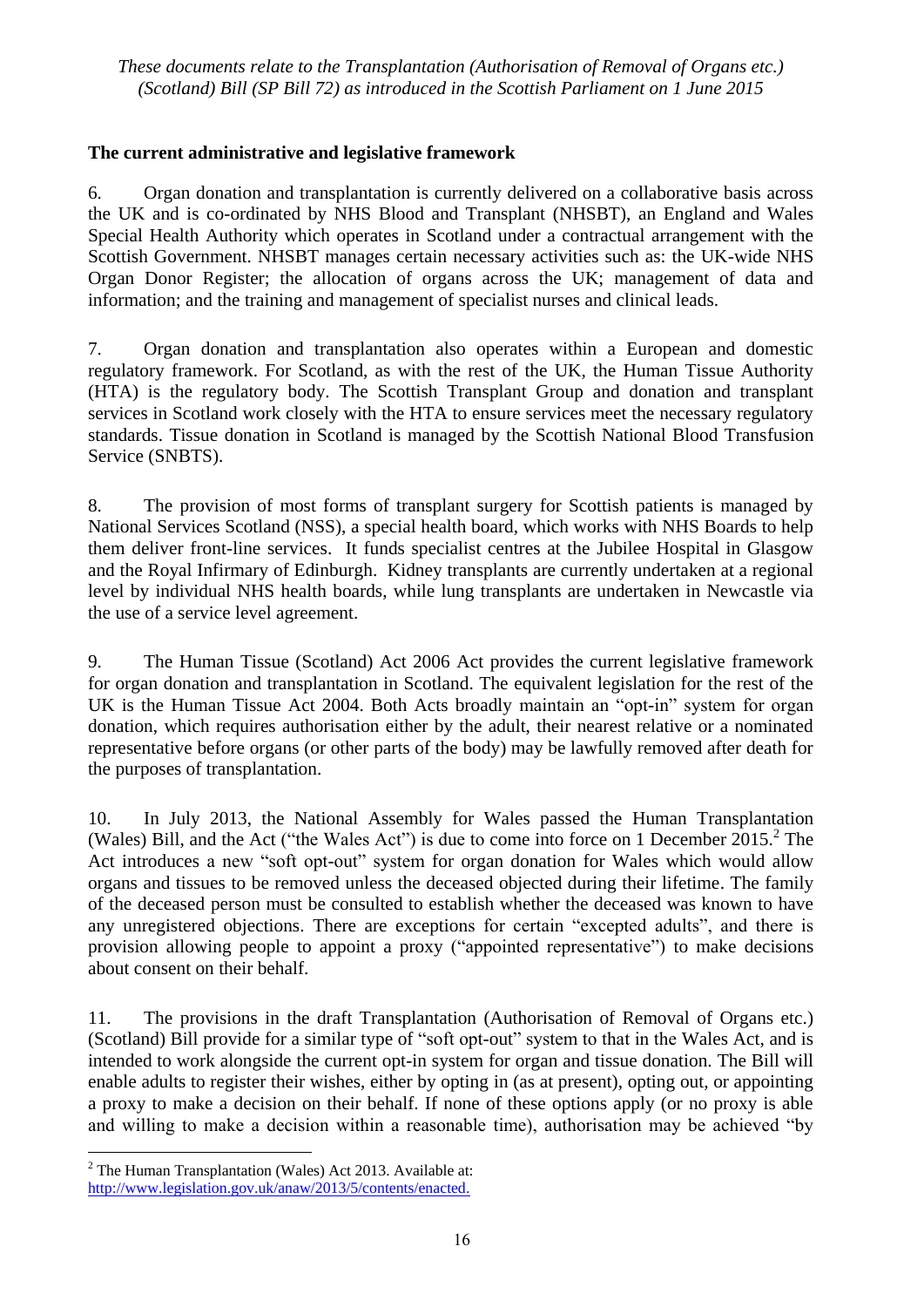operation of law", subject to establishing that the deceased adult did not have an unregistered objection and had a reasonable opportunity to opt out.

12. The Bill aims to address the significant difference between the number of people on the waiting list for transplant operations in Scotland and the number of organs available. According to the British Medical Association (BMA) up to 90% of people support organ donation but less than half of Scotland's population is registered on the NHS Organ Donor Register. A number of surveys have suggested that more than 70% of the public supports a shift to a soft opt-out system. The BMA also estimates that there are currently around 650 people in Scotland waiting for a donor organ and found that countries that operate an opt-out model have roughly 25-30% higher donation rates than "informed consent" countries.<sup>3</sup>

## **COSTS ON THE SCOTTISH ADMINISTRATION**

## **Financial implications**

1

13. The two main areas of cost for the Scottish Ministers are the set-up and implementation costs of an opt-out system, and the costs of the publicity campaign (of at least six months duration) the Scottish Government is required to undertake to inform the public about the changes being made by the Bill.

14. The Explanatory Memorandum<sup>4</sup> which accompanied the Human Transplantation (Wales) Bill<sup>5</sup> provides a costs and benefits analysis of a very comparable opt-out system of organ donation.

15. That Explanatory Memorandum estimated that the total costs to be borne by the Welsh Government of implementing an opt-out system over a 10 year period would be approximately £8 million. This total cost was broken down as follows:**:**

- £3.0 million on communications
- £0.5 million on the management of business change
- £2.5 million on IT changes
- £1.0 million to receive and process additional registrations
- £0.3 million to notify 17 year olds
- £0.2 million on evaluation, and
- £0.3 million on clinician training.

4 Human Transplantation (Wales) Bill. Explanatory Memorandum. Available at: [http://www.assembly.wales/Laid%20Documents/PRI-LD9121-EM%20-](http://www.assembly.wales/Laid%20Documents/PRI-LD9121-EM%20-%20Human%20Transplantation%20(Wales)%20Bill%20-%20Explanatory%20Memorandum-03122012-241088/pri-ld9121-em-e-English.pdf) [%20Human%20Transplantation%20\(Wales\)%20Bill%20-%20Explanatory%20Memorandum-03122012-](http://www.assembly.wales/Laid%20Documents/PRI-LD9121-EM%20-%20Human%20Transplantation%20(Wales)%20Bill%20-%20Explanatory%20Memorandum-03122012-241088/pri-ld9121-em-e-English.pdf) [241088/pri-ld9121-em-e-English.pdf.](http://www.assembly.wales/Laid%20Documents/PRI-LD9121-EM%20-%20Human%20Transplantation%20(Wales)%20Bill%20-%20Explanatory%20Memorandum-03122012-241088/pri-ld9121-em-e-English.pdf)

<sup>3</sup> British Medical Association: Key Facts. Available at: [http://bma.org.uk/working-for-change/improving-and](http://bma.org.uk/working-for-change/improving-and-protecting-health/organ-donation/scotland/organ-donation-scotland-parliament-briefing)[protecting-health/organ-donation/scotland/organ-donation-scotland-parliament-briefing.](http://bma.org.uk/working-for-change/improving-and-protecting-health/organ-donation/scotland/organ-donation-scotland-parliament-briefing)

<sup>5</sup> Human Transplantation (Wales) Bill. Available at: [http://www.assembly.wales/Laid%20Documents/PRI-](http://www.assembly.wales/Laid%20Documents/PRI-LD9121%20-%20Human%20Transplantation%20(Wales)%20Bill-03122012-241090/pri-ld9121-e-English.pdf)[LD9121%20-%20Human%20Transplantation%20\(Wales\)%20Bill-03122012-241090/pri-ld9121-e-English.pdf](http://www.assembly.wales/Laid%20Documents/PRI-LD9121%20-%20Human%20Transplantation%20(Wales)%20Bill-03122012-241090/pri-ld9121-e-English.pdf)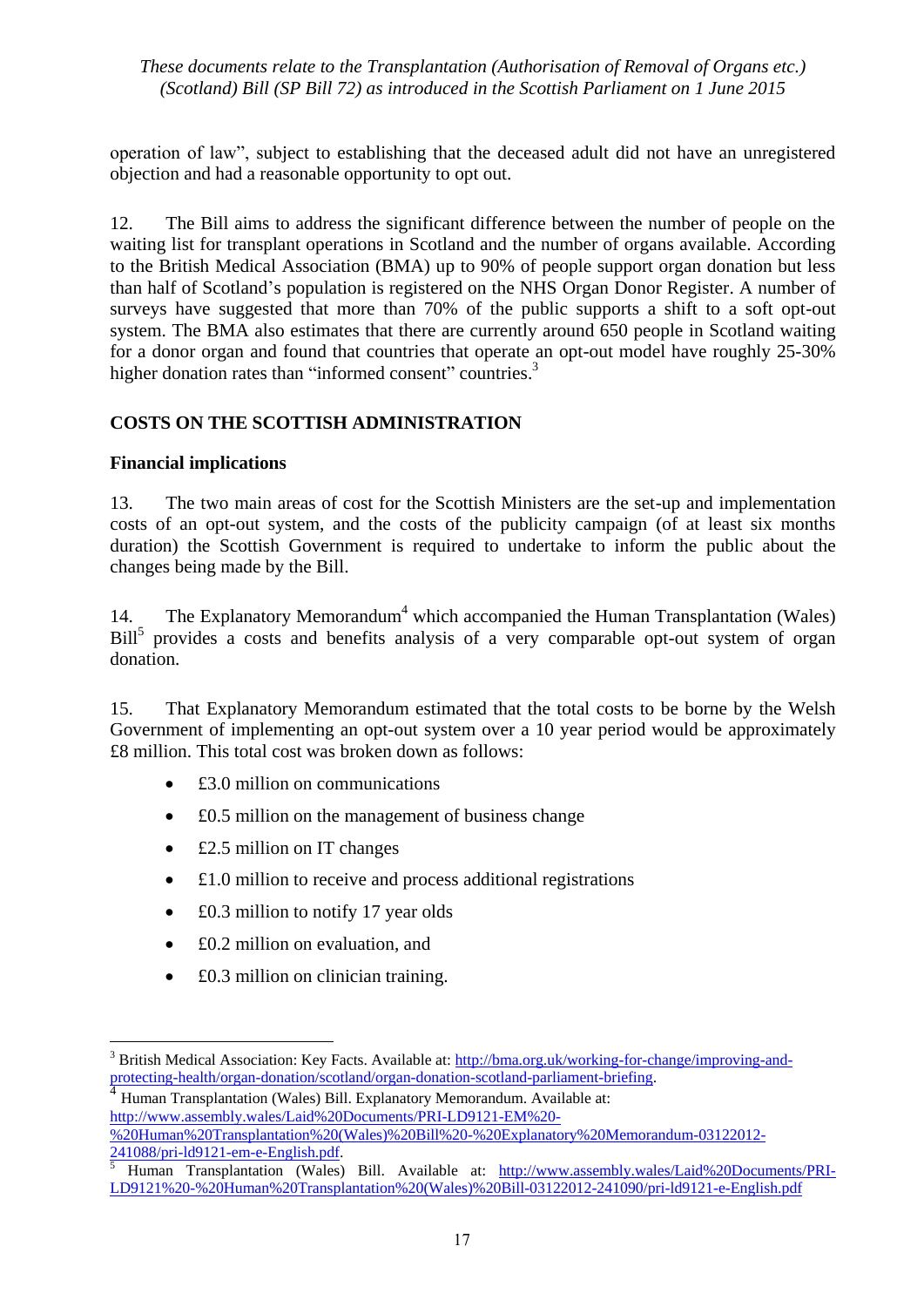16. In written evidence to the Assembly's Health and Social Care Committee in October 2014 on the scrutiny of the Welsh Government's draft budget 2015-16, the Minister for Health and Social Services, Mark Drakeford AM, provided information on the actual costs incurred in implementing the Wales Act. The evidence showed that the costs incurred accurately reflected the estimates provided in the Explanatory Memorandum that had accompanied the Bill. It showed that the implementation of the Act was well under way, with a "wide-ranging communications campaign, redevelopment of the Organ Donor Register to enable the recording of opt-out decisions, and the preparation of subordinate legislation" all undertaken. It stated that the overall cost of implementation remained in the region of £7.5 million over 10 years, with  $£2$ million allocated for 2014-15 and £2.8 million for 2015-16. $^{\circ}$ 

17. In some respects (e.g. evaluation), it would be reasonable to assume that the equivalent costs in Scotland would be similar to those incurred in Wales. In some respects (e.g. publicity campaign, clinician training), it would be reasonable to assume they would be higher, roughly in proportion to Scotland's larger population (approximately 1.7 times that of Wales). But in relation to costs for managing the business change and IT costs, it is reasonable to assume that the additional expenditure made necessary by a Scottish Act would be much less than that required for the Wales Act, given that the Organ Donor Register has already been adapted to allow for the additional information required under an opt-out system. Taking these factors together, the estimated overall cost of £7.5 million over 10 years for the Wales Act seems a reasonable overall estimate for this Bill, too.

## **Publicity campaign**

18. The Bill requires the Scottish Government to undertake a publicity campaign to ensure public awareness of the changes being introduced by the Bill (section 1(2)). The publicity campaign is required to last throughout the period between the "first appointed day" and the "second appointed day", which must be at least six months apart. The actual duration of the campaign will be for the Scottish Government to decide, and could be longer than the minimum required by the Bill. Should a one-year campaign be considered appropriate, for example, this may cost around £2.8 million (based on halving the £3.3 million spending by the Welsh Government over two years, and then adjusting by a factor of 1.7 to account for Scotland's larger population size (and geographic area)).

19. The Scottish Government has an annual advertising budget, which includes marketing communications, digital, design, events, direct marketing and media. The total (gross) budget in 2012-13 was around £7.2 million. The most recent (2012-13) figure for advertising spend on health and social care campaigns was just over £1.2 million (gross) which included:

- Organ Donation, £527,000 (gross)
- $\bullet$  Alcohol, £441,000 (gross)

<sup>6</sup> National Assembly for Wales. Health and Social Care Committee, 16 October 2014, *HSC(4)-24-14 Paper 5*. Available at: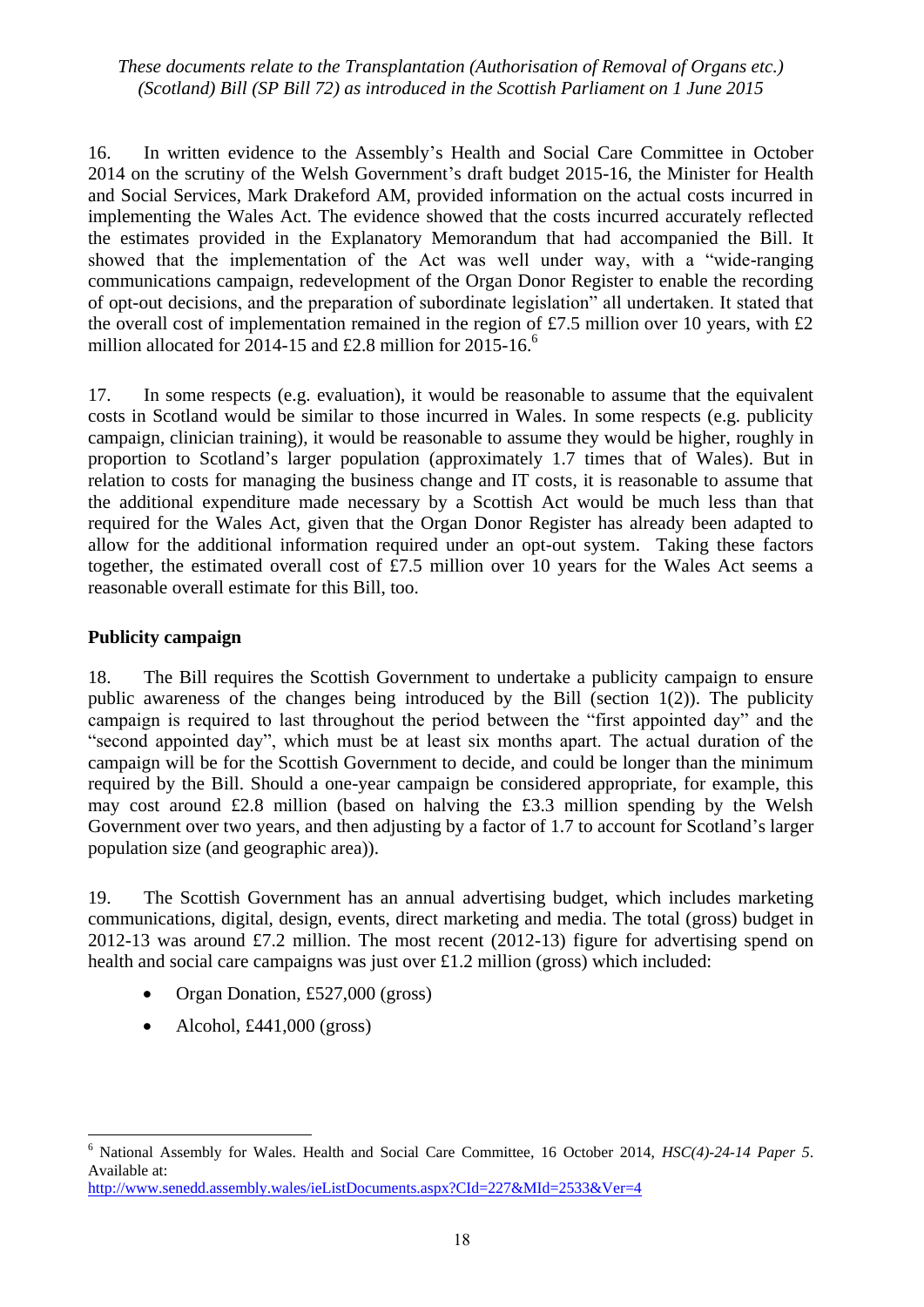• Tobacco, £347,000 (gross).<sup>7</sup>

20. Clearly, a £2.8 million budget for organ donation would represent a very significant increase over the 2012-13 budget of just over £527,000, and would exceed total advertising expenditure in that year on all health-related topics. But the Scottish Government must already choose which campaigns to prioritise each year (meaning that some issues are not made the subject of a campaign in some years, even though underlying circumstances have not changed). The size of the Scottish Government's advertising budget is such that it could prioritise the publicity campaign required by the Bill without necessarily increasing its overall advertising expenditure (although this would require some general re-prioritisation, for one year only, from other portfolios in favour of health).

## **Implementation of an opt-out system**

21. NHSBT, the UK-wide organisation responsible for management of transplant services, will incur additional costs associated with the IT and business system changes necessary to maintain the organ donation register and make the necessary changes to include the opt-out system and the proxy appointment procedure, as well as costs associated with the potential increase in the number of organs available for UK-wide transplant.

22. The costs for implementing Scottish Parliament legislation which proposes a similar optout system to the one already enacted in Wales should be considerably lower, as the main changes required should already have been made in connection with the Welsh legislation, and should only require, at most, minor further adjustment. In particular, the IT and business system changes that NHSBT have undertaken in connection with the implementation of the opt-out system in Wales should be directly applicable in a Scottish context.

23. The Scottish Government makes an annual payment to NHSBT as a contribution towards its work in maintaining the organ donation register and co-ordinating transplant procedures. In 2013-14, this was £5.3m.<sup>8</sup>

24. The central aim of the Bill is to increase the number of organs made available, in Scotland, for transplant purposes. This is not expected to lead to a corresponding reduction in Scottish transplant waiting lists (or a corresponding increase in the number of transplant operations carried out in Scotland), given that organs are matched up to patients on the basis of need on a UK-wide basis. In the Explanatory Memorandum accompanying the Welsh Bill, figures provided by NHSBT estimated that over a 4-year period (2008-2011) just over 30 per cent of organs donated by people in Wales were transplanted into people living in Wales. According to the memorandum, the activity and costs associated with an increased number of donors would be managed within current NHS resources, and the NHS should, through its arrangements to fund specialised services, similarly meet the costs of an increased number of

<sup>7</sup> Scottish Government. *Advertising spend.* Available at:

<http://www.scotland.gov.uk/About/People/Directorates/Communications/advertising-marketing/spend> [Accessed 28 April 2015].

<sup>8</sup> Scottish Government: note that this figure covers a wider range of services, and not just organ and tissue transplants.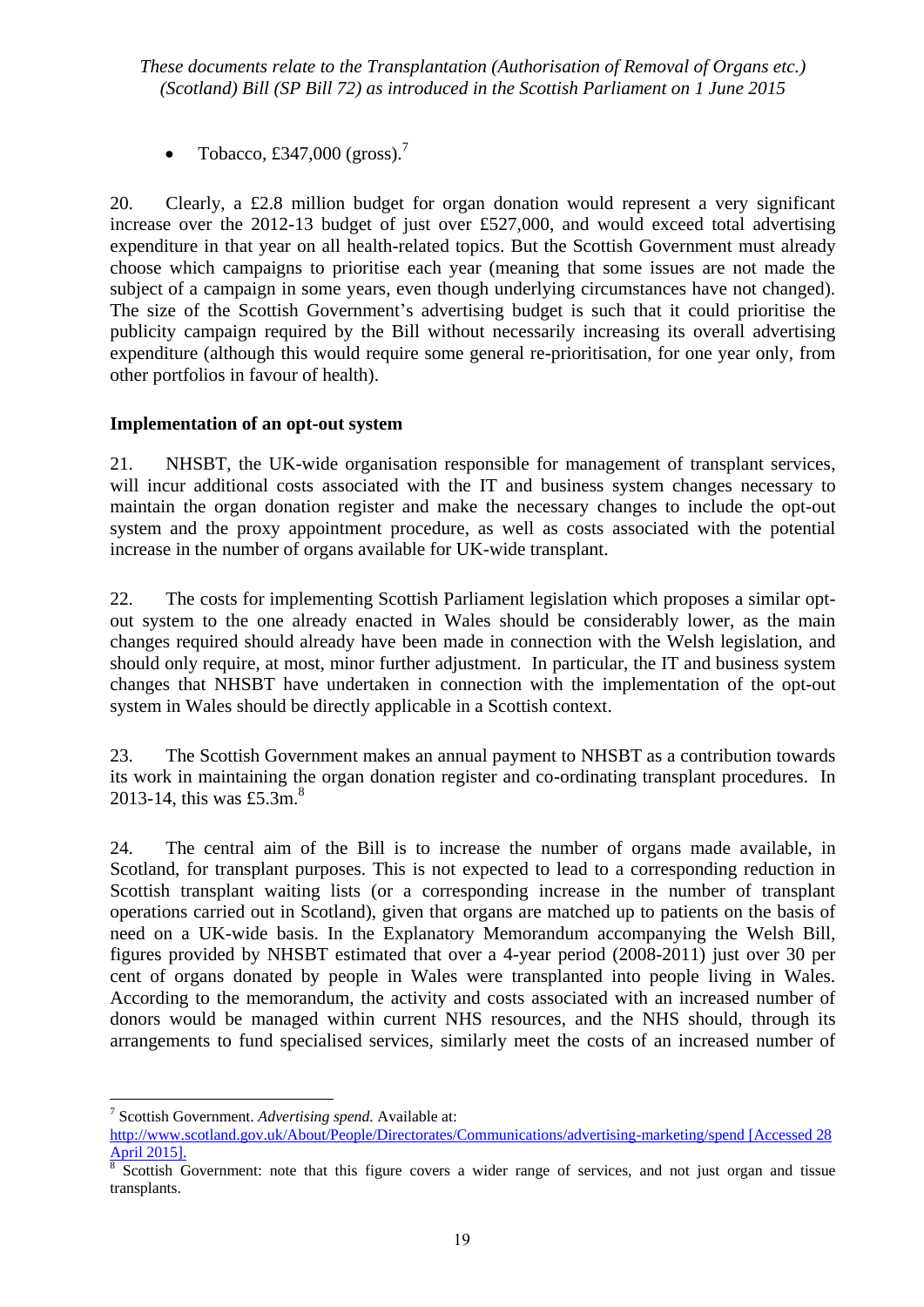transplantation procedures. The memorandum recognised that the Welsh Government's own health budget would need to meet the additional infrastructure, public communication, training, delivery and evaluation costs, but that its contribution to NHSBT (which is calculated on a population basis) was not expected to change. $^{10}$ 

25. A similar situation applies in Scotland. Most of the specific additional costs of the Bill can be expected to fall on the Scottish Government's health budget. To the extent that the costs associated with, or expected to result from, the Bill fall on NHSBT, it is reasonable to assume these will have no implications for the amount the Scottish Government is expected to contribute to NHSBT each year.

## **Financial benefits of increased donation rates**

26. Much of the value of transplantation relates to benefits to individuals through valuing longer life expectancy and improving their quality of life, which in turn should reduce the burden on the health service.

27. When assessing the net benefits of individual operations account should be taken of the costs of transplant surgery and the medical management savings made as a result of an increase in the number of transplant surgeries undertaken. NHS National Services Scotland, as the commissioner of the national transplantation services, funds the services on fixed and variable costs, which cover assessment, diagnosis, tests, transplant operation, inpatient care costs, two weeks of immunosuppressants, and ongoing specialist follow-up care for the first year. Average cost per case was provided for the four most common types of transplantation: kidney, liver, heart and lung.

28. To give an indication of the level of economic impact of transplantation of major organs, NHS Services Scotland used the methodology for the explanatory memorandum that accompanied the draft Welsh Bill, $^{11}$  and uprated it for Scotland, in order to estimate follow-up costs for subsequent years and the savings from medical management costs avoided (e.g. the costs of dialysis to patients awaiting a kidney transplant). Follow-up in subsequent years and alternate medical management are not provided by the national transplantation services, but are managed by the local NHS Boards. Cost details are as follows:

- The average cost for a kidney transplant from a deceased donor in 2013-14 was estimated at **£54,364** per case (this includes the first year of follow-up costs). The follow-up costs for each subsequent year are £5,210. Each year there is an average saving in kidney dialysis avoided of £32,953.
- There were 95 liver transplants undertaken in 2013-14 at an average cost of **£68,970** per case (this includes the first year of follow-up costs). In the second year, followup costs are £12,853 and thereafter annual follow-up costs are £5,355. Each year there is an average saving in medical management avoided of £23,563.
- There were 19 heart transplants undertaken in 2103-14 at a cost of £229,671 per case (this includes the first year of follow-up costs). There are follow-up costs each

<sup>9</sup> Human Transplantation (Wales) Bill. Explanatory Memorandum, paragraph 113.

<sup>&</sup>lt;sup>10</sup> Human Transplantation (Wales) Bill. Explanatory Memorandum, paragraphs 133, 134.

<sup>&</sup>lt;sup>11</sup> Human Transplantation (Wales) Bill. Explanatory Memorandum, paragraph 112.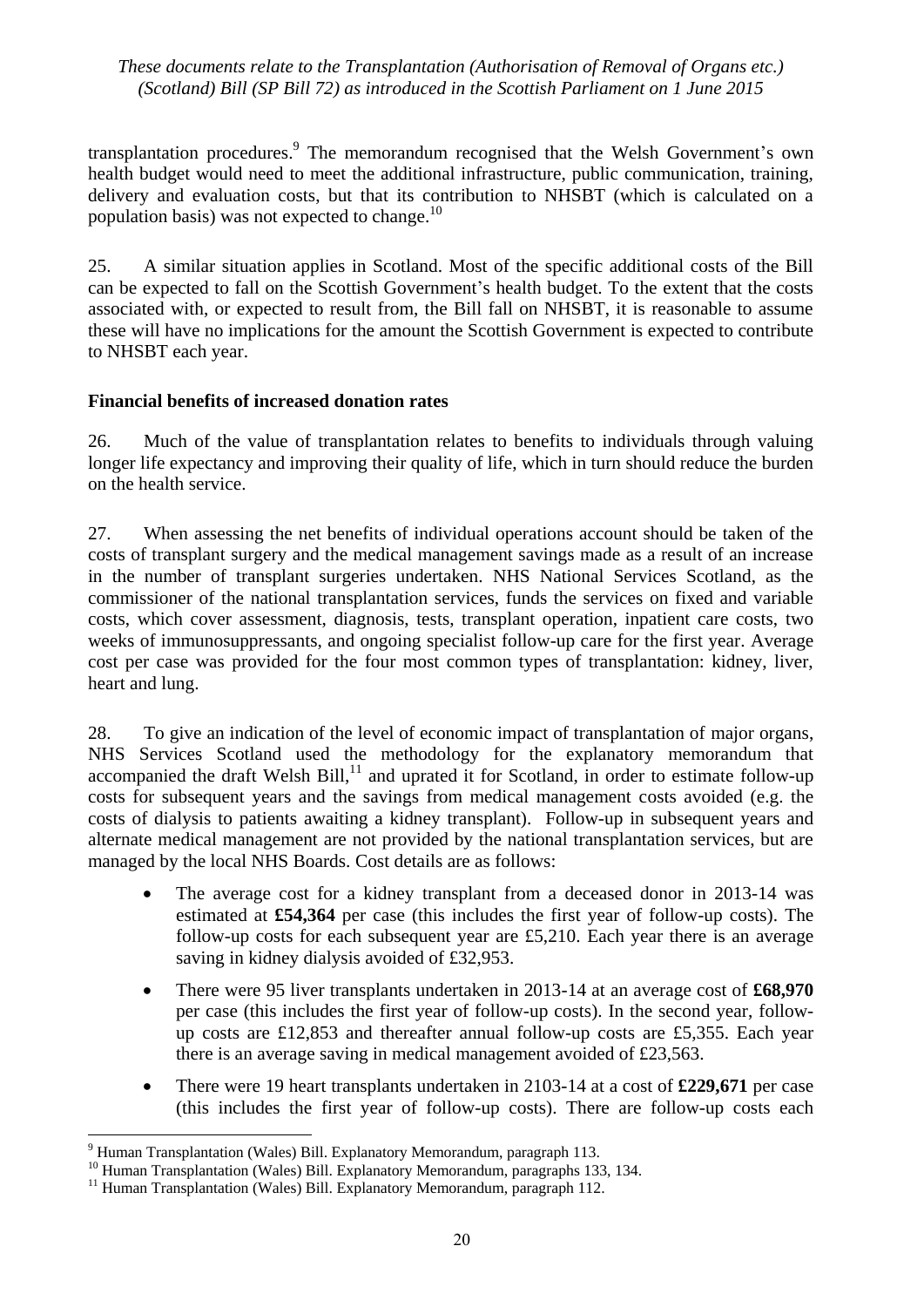subsequent year of £12,853. Each year there is a saving in medical management avoided of £5,355.

 There were 20 lung transplants undertaken in 2013-14 at a cost of **£162,061** per case (this includes the first year of follow-up costs). The follow-up costs in years 2, 3, 4 and 5 are £23,563, £9,639, £8,568 and £4,284 respectively. In the first year there is a saving in medical management avoided of £19,279 and in the second year £16,066.<sup>12</sup>

29. A UK Parliament briefing note on Organ Donation and Transplants<sup>13</sup> indicates that the transplant programme delivers an annual cost saving of £316 million to the NHS, according to NHS Blood and Transplant (NHSBT). It adds that the success rate for a kidney transplant using an organ from a deceased donor is 93% and that having a successful transplant often allows patients to return to work and reduces the number of hospital visits. This not only benefits the person who has undergone the transplant operation but also benefits society as the person is able to return to work and contribute to the economy.

30. For each type of surgery, the Welsh Government considered, for a 10 year period:

- the cost of the transplant procedure and follow-up care
- the savings from reduced need for medical management of previous conditions, for example the reduced need for kidney dialysis
- the benefits resulting from increased life expectancy and improved quality of life, which is measured by "quality adjusted life years" (QALYs), with each QALY valued at £60,000, in line with the UK Department of Health guidance.

31. On the basis of the costs and benefits to the health service alone (the savings from reduced medical management set against the cost of transplants), the savings for most procedures do not offset the costs of the transplant procedure and related aftercare. (The exception to this is kidney transplants, where the savings for the health service do offset the costs of transplant procedures, due to the costs associated with dialysis and the length of time a patient is expected to survive on dialysis.)

32. Using this approach, the Welsh Government estimated the "net present value" (NPV) of one additional transplant in each of the 10 years as £12.5 million. This was broken down by each type of transplant as follows: £3.5 million – kidney; £5.8 million – liver; £2.5 million – heart; and £0.7 million – lung. It seems reasonable to assume that similar NPVs for each additional transplant would apply in Scotland.

33. The Scottish Parliament's Financial Scrutiny Unit provided an analysis of the average numbers of transplants resulting from a given change in the number of donors based on average organ donation and transplant activity data published by NHSBT<sup>14</sup> for the period 2008-2013.

 $12$  NHS National Services Scotland, correspondence with NGBU, 7 and 20 May 2015.

<sup>&</sup>lt;sup>13</sup> Parliamentary Office of Science and Technology (POST) briefing note number 441, September 2013. Available at: [http://www.parliament.uk/briefing-papers/POST-PN-441/organ-donation-and-transplants.](http://www.parliament.uk/briefing-papers/POST-PN-441/organ-donation-and-transplants)

<sup>&</sup>lt;sup>14</sup> Scottish Parliament. Financial Scrutiny Unit. Correspondence with Non-Government Bills Unit. Archive activity reports are available at:

[http://www.organdonation.nhs.uk/statistics/transplant\\_activity\\_report/archive\\_activity\\_reports/](http://www.organdonation.nhs.uk/statistics/transplant_activity_report/archive_activity_reports/)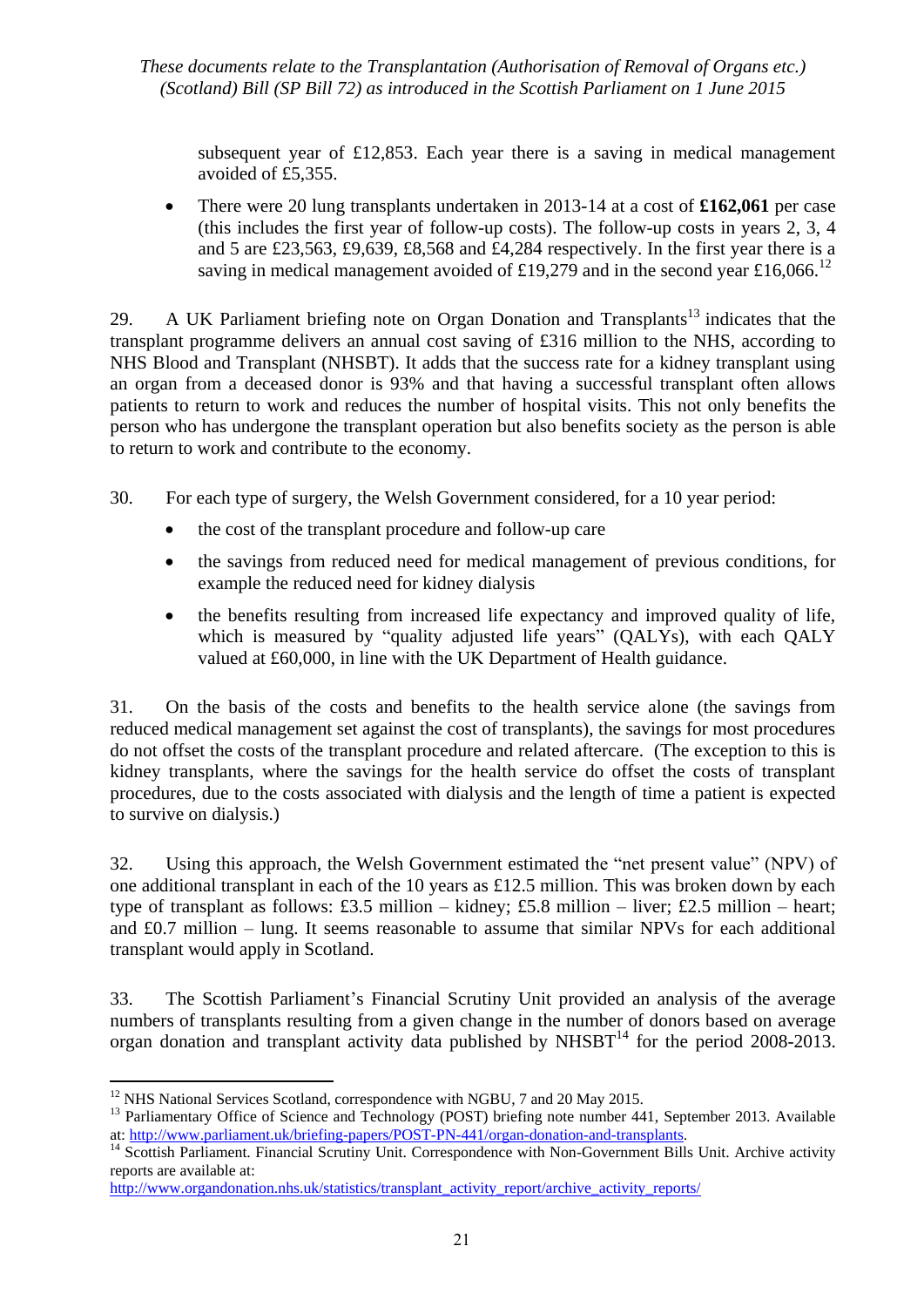Using this data, the average numbers of transplants resulting from each additional donor can be derived (a donor being a person from whom at least one organ has been removed for transplantation). It should be noted that the number of organ donors does not directly relate to the number of transplant operations or transplant recipients, as a number of organs or body parts can be taken from the same donor and transplanted into more than one person. The analysis suggested that an additional ten donors in a year could result in 17 kidney transplants, six liver transplants, one heart transplant and three lung transplants.

34. The Explanatory Memorandum that accompanied the Welsh Bill recognised that it is highly likely that a large proportion of any additional organs donated by residents of Wales as a result of introducing a soft opt-out system could be transplanted into residents living in other parts of the UK. The Welsh Government attached the same value to an additional organ transplanted irrespective of where in the UK that transplant takes place. NHSBT provided an estimate that just over 30 per cent of organs donated by people in Wales were transplanted into people living in Wales. However, the Welsh Government found that this had no material impact on the number of donors needed for an opt-out system to "break even".

#### **Quality of life benefits of increased donation rates**

35. When undertaking a sensitivity analysis into the quality of life benefits of the proposed opt-out system in Wales, the Welsh Government used the UK Department of Health's estimate that a year of perfect health is worth one "quality adjusted life year" (QALY) and is valued at £60,000. This covers both increased life expectancy and improved quality of life. It found that, even with a substantially lower QALY of £20,000, the number of additional donors required in order to "break even" each year would only need to increase from one to two.

36. NHS National Services Scotland provided information on the increased quality of life (QALY) for each type of transplant. The Department of Health estimated value for each QALY remains at £60,000 per year. The expected survival times for patients was taken from the impact assessment that accompanied the draft Welsh Bill. The increased QALYs were as follows: 2 years for kidney transplants from deceased donors; 13 years for liver transplants; 7 years for heart transplants; and 4 years for lung transplants.<sup>15</sup>

37. Whilst much of the value of the benefits relate to individuals through longer life expectancy and improved quality of life, a greater number of transplant procedures should reduce the use of health services of those awaiting a transplant and/or undergoing kidney dialysis. This will have an indirect financial benefit to the health service.

38. The benefits to individual transplant recipients through an improved quality of life can be mental as well as physical, as prolonged ill-health can cause anxiety and depression in individuals who then seek medical assistance for those additional health issues. Improved health enables individuals to contribute more fully to society, such as being able to work. This in turn should reduce the financial burden on the welfare system.

The most recent organ donation and transplant activity data (for Scotland) covers the period 2010-15 and is available at:<https://nhsbtmediaservices.blob.core.windows.net/organ-donation-assets/pdfs/scotland.pdf>

<sup>&</sup>lt;sup>15</sup> NHS National Services Scotland, correspondence with NGBU, 20 May 2015.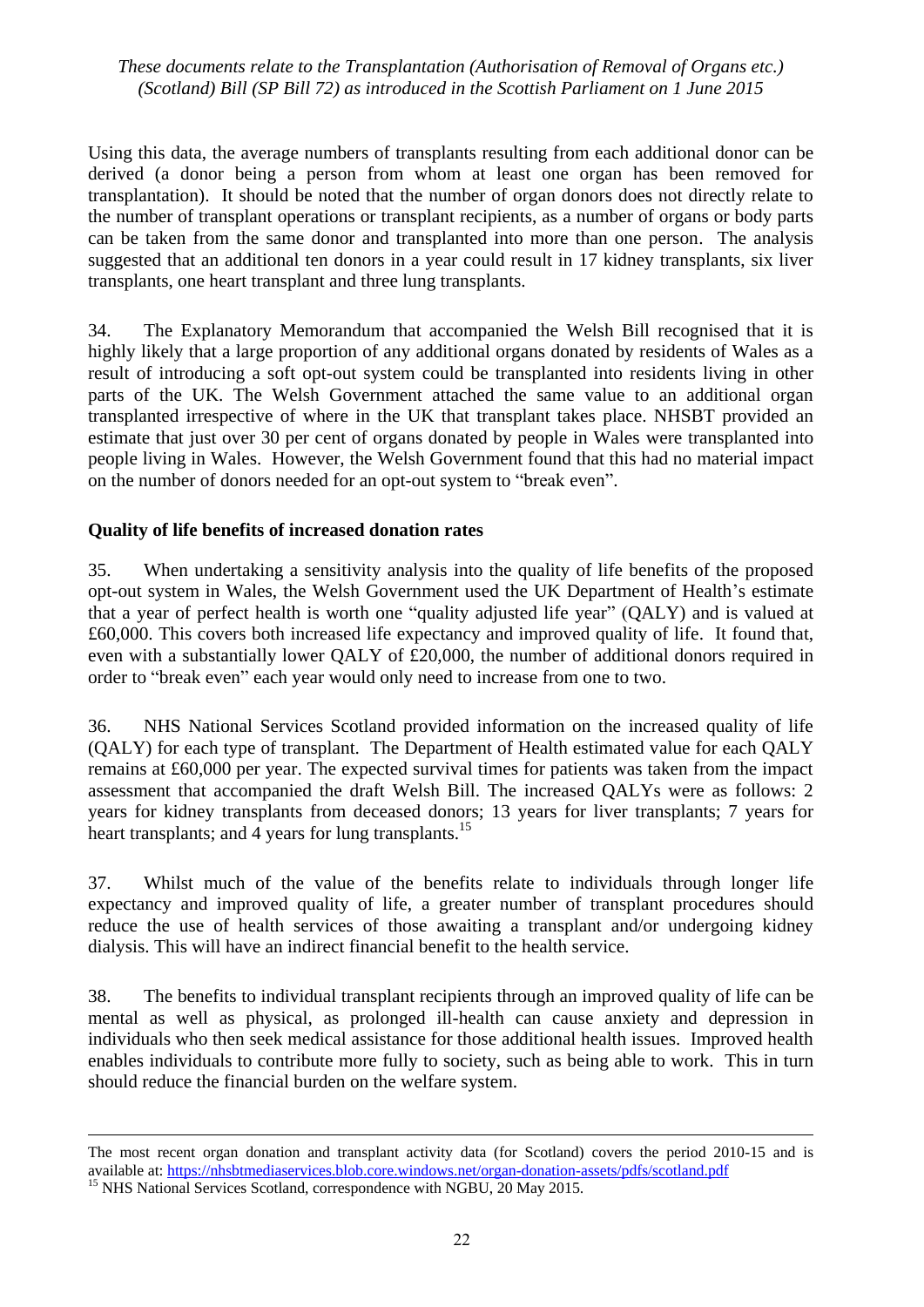## **COSTS ON LOCAL AUTHORITIES**

39. The Bill could have direct cost implications for local authorities with regards to the provision of social care, such as care and support in the home, for those awaiting a donor transplant. Any reduction in the number of people on the waiting list for transplant operations may reduce demand on the local authorities' social care budgets. It is not possible at this time to quantify the financial benefits to local authorities.

## **COSTS ON OTHER BODIES, INDIVIDUALS AND BUSINESSES**

## **National Health Service (NHS)**

40. There will be staff and IT costs associated with setting up and maintaining the opt-out register and increasing awareness amongst medical staff of the new system and training them to implement it. There will also be costs associated with an increase in the number of transplant operations. However, these financial costs could be offset by the long-term savings of a reduction in the burden of the health service through reduced dialysis provision and associated long-term care costs.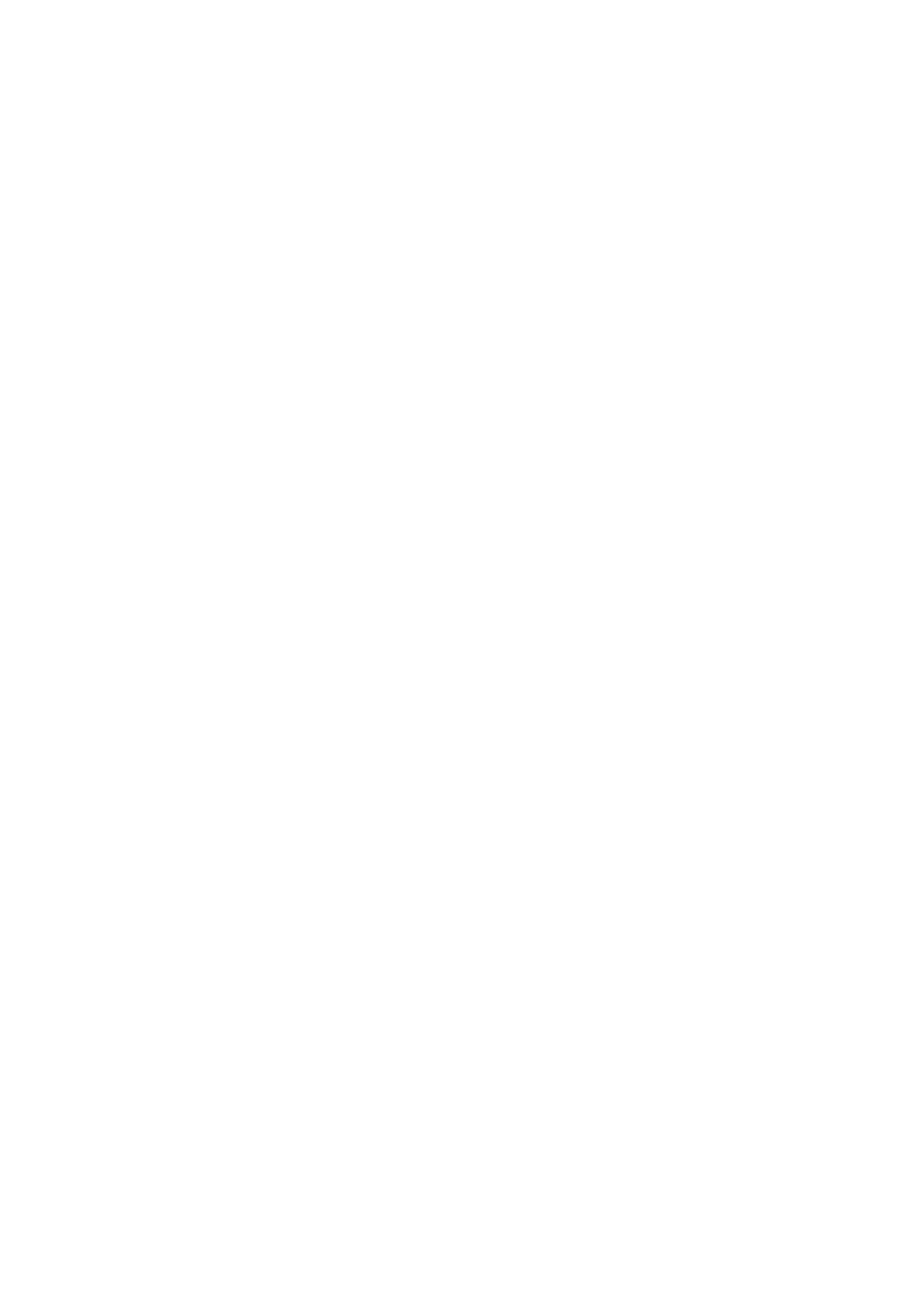## **MEMBER'S STATEMENT ON LEGISLATIVE COMPETENCE**

On 1 June 2015, the member who introduced the Bill (Anne McTaggart MSP) made the following statement:

"In my view, the provisions of the Transplantation (Authorisation of Removal of Organs etc.) (Scotland) Bill would be within the legislative competence of the Scottish Parliament."

# **PRESIDING OFFICER'S STATEMENT ON LEGISLATIVE COMPETENCE**

——————————

On 1 June 2015, the Presiding Officer (Rt Hon Tricia Marwick MSP) made the following statement:

"In my view, the provisions of the Transplantation (Authorisation of Removal of Organs etc.) (Scotland) Bill would be within the legislative competence of the Scottish Parliament."